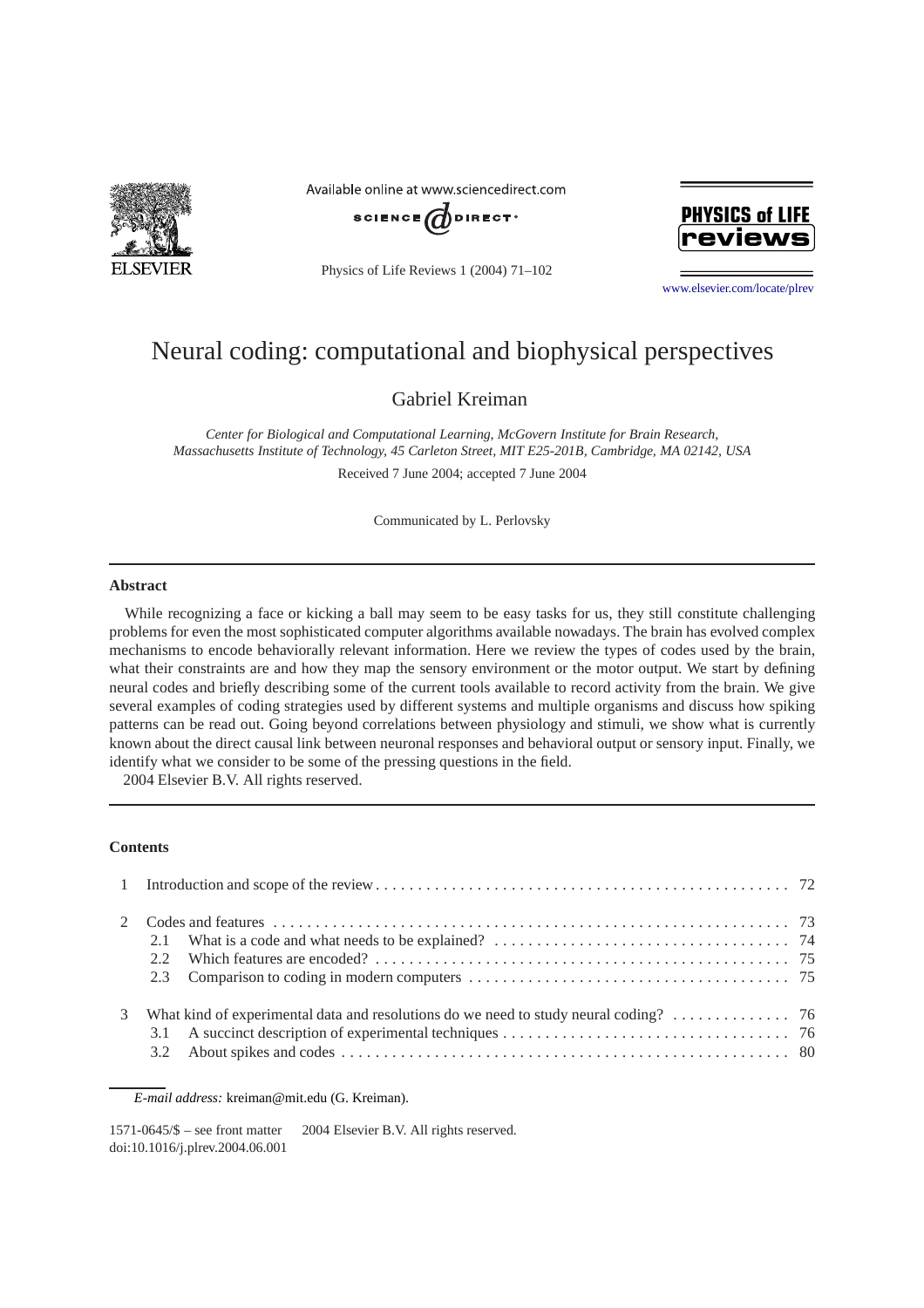| $\overline{4}$ |     |       |  |
|----------------|-----|-------|--|
|                | 4.1 |       |  |
|                | 4.2 |       |  |
|                | 4.3 |       |  |
|                | 4.4 |       |  |
|                | 4.5 |       |  |
|                |     | 4.5.1 |  |
|                |     | 4.5.2 |  |
| 5              |     |       |  |
|                |     |       |  |
|                | 5.1 |       |  |
|                | 5.2 |       |  |
|                | 5.3 |       |  |
| 6              |     |       |  |
| 7              |     |       |  |
| 8              |     |       |  |
|                |     |       |  |
|                |     |       |  |
|                |     |       |  |

## **1. Introduction and scope of the review**

It seems effortless for us to see, hear, smell and thus interpret what is outside in the environment. Yet these processes involve complex interactions of large numbers of neurons. A three-year old performs better at face recognition than the best computational algorithms available today. The intricate stimuli that we are constantly subject to are represented by the neuronal activity in the approximately  $10^{11}$  neurons in our brains. Our internal thoughts, emotions and memories are also represented by these neurons and so are the commands sent to the muscles for motor output. One of the main goals of Systems Neuroscience is to try to comprehend how neuronal activity represents sensory input, cognitive processes and motor output. However attractive the idea of a little homunculus in our brains trying to interpret the world and issuing commands may be, our task is to explain these processes using only sensory receptors and neuronal signals that are sent to other neurons, read by neurons and submitted to muscles for output.

Studies about coding in the nervous system have a long history. Perhaps one of the most influential ideas came about with the realization that different brain areas are involved in processing different types of signals [\[1\].](#page-27-0) A lucid review of the field of neural coding was published by Perkel and Bullock over thirty years ago [\[2\].](#page-27-0) Interestingly, they wondered back then whether the code was about to be broken. There have been major advances in our understanding of coding in the brain as illustrated by many theme-specific reviews related to neural coding [\[3–14\].](#page-27-0) However, many questions about coding are more complicated that they thought back then and many mysteries remain.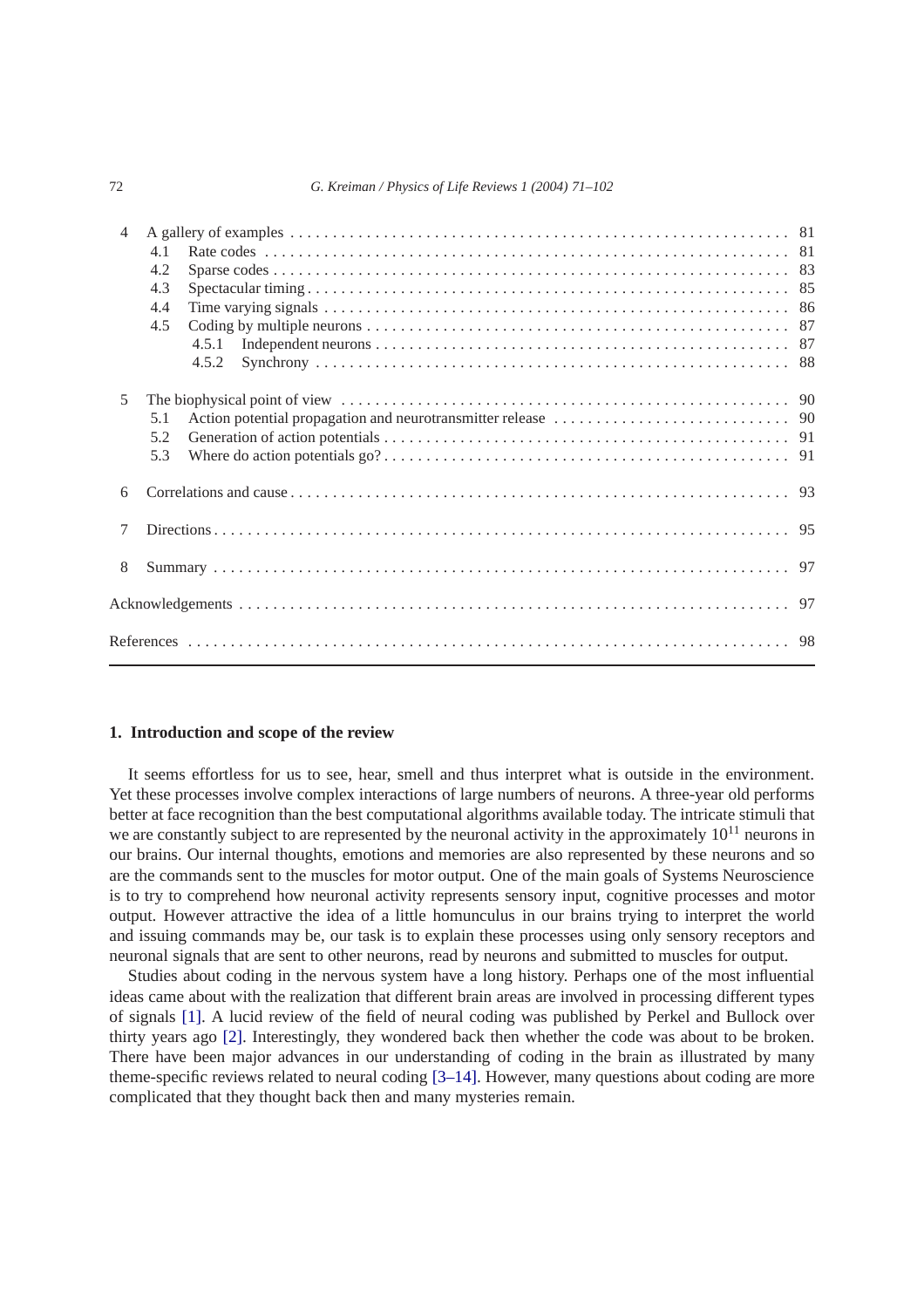We will start by asking what we mean by "coding" in the context of the nervous system and what would constitute evidence that we can decipher particular types of codes. We will not devote much effort to enumerating theoretically plausible codes (there are too many). We focus on patterns that are actually observed in the nervous systems of different species and for which we can find neurophysiological evidence. Embedded in the idea of a code is the notion that some aspects of neuronal activity can be discriminated as a signal while other aspects may be due to noise. The distinction between what constitutes a signal and what constitutes noise will be a fundamental one. We are particularly interested in trying to extract general principles that govern the encoding of information in the nervous system, the mechanisms that are responsible for such neuronal patterns of activation and the way that those patterns are read out. However, this does not imply that there is a single answer, a single universal code as in the case of the mapping from nucleotides in DNA to amino acids in proteins [\[15\].](#page-27-0)

We will draw examples from multiple species and systems throughout the review but we would like to make some of our biases explicit at this point. We are particularly interested in the visual system of primates (particularly the higher stages of the so-called ventral pathway in macaque monkeys and humans). Therefore, we hope the reader will excuse us if there are more examples pertaining to the visual system than from other sensory systems, cognitive processes or the motor side. The examples cited in later sections only constitute a small fraction selected for clarity. The examples do not attempt to constitute an exhaustive list of all possible coding schemes nor of all possible examples for particular coding schemes.

Throughout the review, we will focus on spiking patterns from one or more neurons. As we will discuss below, spikes are not the only way of neuronal communication nor are they the only variables one could study to identify neuronal codes. For example, photoreceptor neurons in the retina do not fire spikes and encode the intensity of light in the form of graded potentials [\[16,17\].](#page-27-0) A special section of the review will be devoted to understanding the state of the art of what can be measured and the different trade-offs of different techniques. Coding can be studied at different levels of specificity and we still do not know what the most appropriate levels are. The annual meeting of the Society for Neuroscience is typically attended by approximately 30 000 scientists. Some are concerned with the detailed structure of ionic channels at the atomic level. Others present models and data averaging the activity of millions of neurons. In the same way that it is not necessary to write complex quantum mechanics equations to describe the movement of a ball in free fall, it is likely that there is a most appropriate scale to understand coding in the nervous system.

# **2. Codes and features**

We can generally think of a code as a way of mapping two spaces. In the particular case that we are discussing here, the stimuli in the outside world are represented by the activity of neurons in our brains. Most of the basic questions that one can ask about maps in general are still unanswered in the case of the brain. Is it a one-to-one map (a particular neuronal signature for every stimulus) or many-to-one or one-to-many? To what extent is it a deterministic or stochastic map? What is the domain (in stimulus space and neuronal space) of the map? We start by constraining the definition of codes to the field of Neuroscience.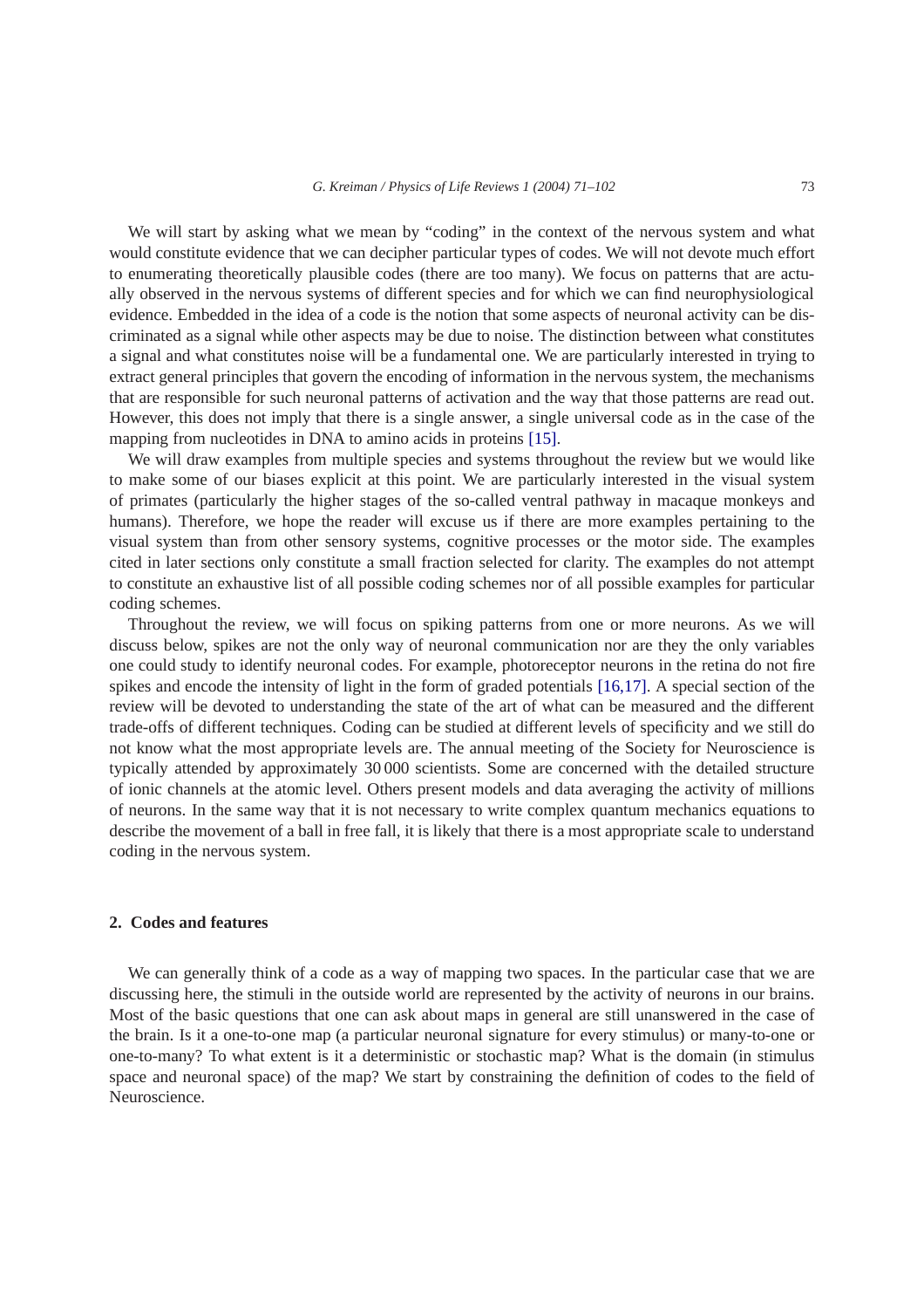## *2.1. What is a code and what needs to be explained?*

A code can be a substitution scheme (e.g., a coded language where each letter is substituted by the following one as in "Ofvsptdjfodf"). The code(s) in the nervous system are somewhat different: (i) they are not necessarily static ("n" always maps to "o" in the above example), (ii) it is unclear whether the number of symbols is fixed (and if they are fixed the number of combinations may be very large), (iii) neural codes show considerable levels of noise (e.g., "n" sometimes may map to "o", other times to "n" and other times to "m" with different frequencies). Some of these discrepancies are addressed by Shannon's information theoretic approach [\[18\].](#page-27-0) Indeed information theory has been used quite successfully in many examples in Neuroscience [\[19–21\].](#page-27-0) One should be cautious, however, about the interpretation of these results. In general, the ability to decode a signal from neuronal spike trains does not necessarily imply that this decoding process is used by the nervous system. While the number of bits conveyed by neurons about sensory stimuli can be very high and approximate the theoretical limits [\[7\],](#page-27-0) it is still hard to establish a direct link between information transmission rate and behavior.

Encoding the information through multiple stages of processing may be useful for an organism to compress information, get rid of behaviorally irrelevant variables and extract the particular stimulus features that are important to understand the environmental signals. For example, a neuron in inferior temporal cortex might be interested in achieving a representation of complex stimuli (such as a face) in a way that is invariant to changes in position, size, illumination, and even rotation in some cases.

What would it mean to understand the neural code? We would like to be able to predict the neuronal activity from a given stimulus and guess which stimulus was presented based on the neuronal activity. An analogy may be useful. It is common to store digital images in a computer. Given the pixels, there are several different ways of storing the information into the pattern of zeros and ones that computers understand. If we take one particular format, say JPEG, we know how to convert pixels to 0s and 1s and we know how to read the 0s and 1s to re-create the digital image.

The question is more complicated in the case of neural coding. We generally do not know the equivalent of the pixels, that is, exactly what is being encoded in different areas of the brain. And there are potentially several million neurons that may be involved in the representation (it is estimated that the human brain contains on the order of  $10^{11}$  neurons making approximately  $10^{14}$  synapses [\[22\]\)](#page-27-0). The task seems daunting. However, we do not need to write quantum mechanics level equations for a large number of atoms to predict the trajectory of a ball in space. Maybe it is possible to derive similar "classical" approximations for how neurons encode information.

As a first step, we can suspect that a particular area of the brain is relevant for certain tasks. This type of information has initially come from cases of patients that had neurological lesions (see also the comments below about functional imaging). In this way, it was initially established that areas of the occipital cortex were important for visual processing [\[23\].](#page-27-0) This type of initial notions then gave way to more detailed studies about the responses of individual neurons. A lesion in area V5 (also called MT) in monkeys impairs the animals' perception of motion [\[24\].](#page-27-0) Several investigators reported that the neuronal activity in this area was correlated with the direction of motion of the stimuli. Within this frame it is possible to ask how to predict certain aspects of the stimulus (e.g., its direction of motion in this case) from the neuronal activity.

A distinction must be made between explicit and implicit encoding of information. If we observe a face, the information about that face is encoded in our retinae. This information is then submitted to several stages of visual processing. The retinae contain information about the face in the same way that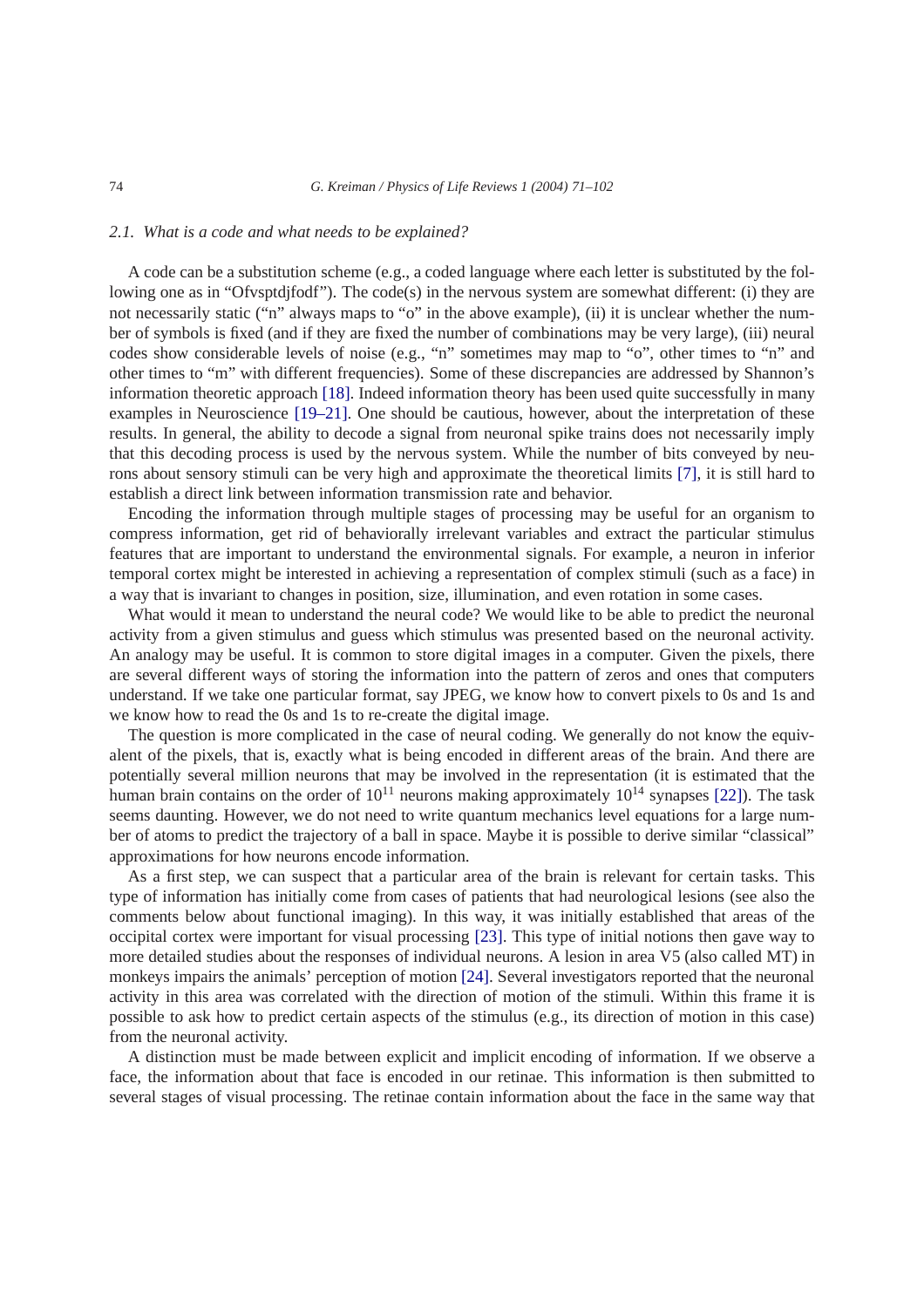the pixels in a computer monitor contain information about a face photograph. However, the retinae know little about faces. If the face is slightly rotated, or if luminosity changes, or if the face moves away from the observer changing its size, most of the neurons in the retinae will completely alter their patterns of firing. The retinae implicitly contain information about the face but faces are not the features encoded in the retinae.

# *2.2. Which features are encoded?*

An area of the cortex called V1 receives visual input from the lateral geniculate nucleus in the thalamus which, in turn, receives visual input from the retina [\[17\].](#page-27-0) Investigators have studied the receptive fields and response characteristics of neurons in this area to visual stimuli. Searching for a response to tactile stimuli in this area would not yield much success. This obvious point shows that in order to study how neurons encode information one also needs to understand what kind of information is being encoded. However, it seems that in order to understand what kind of information is being encoded, one needs to understand what to look for in the neuronal response. This chicken and egg dilemma emphasizes the strong link between neural coding and the study of feature selectivity. In fact, the two issues could very well be considered to be part of the same problem. The above example appears trivial but consider the case of recordings in inferior temporal (IT) cortex in the macaque brain. We know that neurons in this area change their firing rate in response to complex stimuli such as faces and hands [\[25–28\].](#page-27-0) Does this mean that neurons in IT are actually interested in the whole face or just the eyes, or a particular combination of eyes and mouth, or some other complex features? A model of object recognition posits that selectivity and invariance of neurons in IT can be derived from a hierarchical arrangement of different visual areas with distinct feature selectivities [\[29\].](#page-27-0) Still, understanding what particular features are being encoded in IT has proved to be a rather difficult task in spite of over three decades of active research in the field.

Detecting what features are encoded is difficult because the stimulus universe is multidimensional and potentially quite complex and recording time is highly limited. A typical recording session for a given neuron may allow the investigator to present a set of approximately a few hundred stimuli and this is typically not enough to fully characterize or extract what features are encoded. Investigators may parametrically vary the stimuli according to some particular features they have in mind but these parameters may be as relevant to the neurons as the tactile stimuli may be to V1.

#### *2.3. Comparison to coding in modern computers*

The brain has often been compared to computers. In computer science, the word "code" is sometimes used to refer to a program or set of instructions that a computer will follow but this is unrelated to our discussion. Closer to neural codes are the ways in which information is encoded in the bits of a computer. Gross estimates of the number of neurons in the human brain give numbers of  $10^{11}$  neurons and on the order of  $10^{14}$  synaptic connections [\[22\].](#page-27-0) The Intel chip in the CPU of a modern computer contains on the order of  $10^8$  transistors. The clock speed may be on the order of 1 ns for the Pentium chip, a number that is several orders of magnitude faster than the type of communications present in the brain. One of the major differences lies in the connectivity; the brain has an average of approximately  $10<sup>3</sup>$  connections per neuron. Another remarkable difference is the reliability. At the single transistor level, the voltage may be very stable whereas the timing of firing of a neuron may vary by several hundred ms from one trial to the next under apparently similar conditions. Even in the most remarkable cases of timing accuracy (see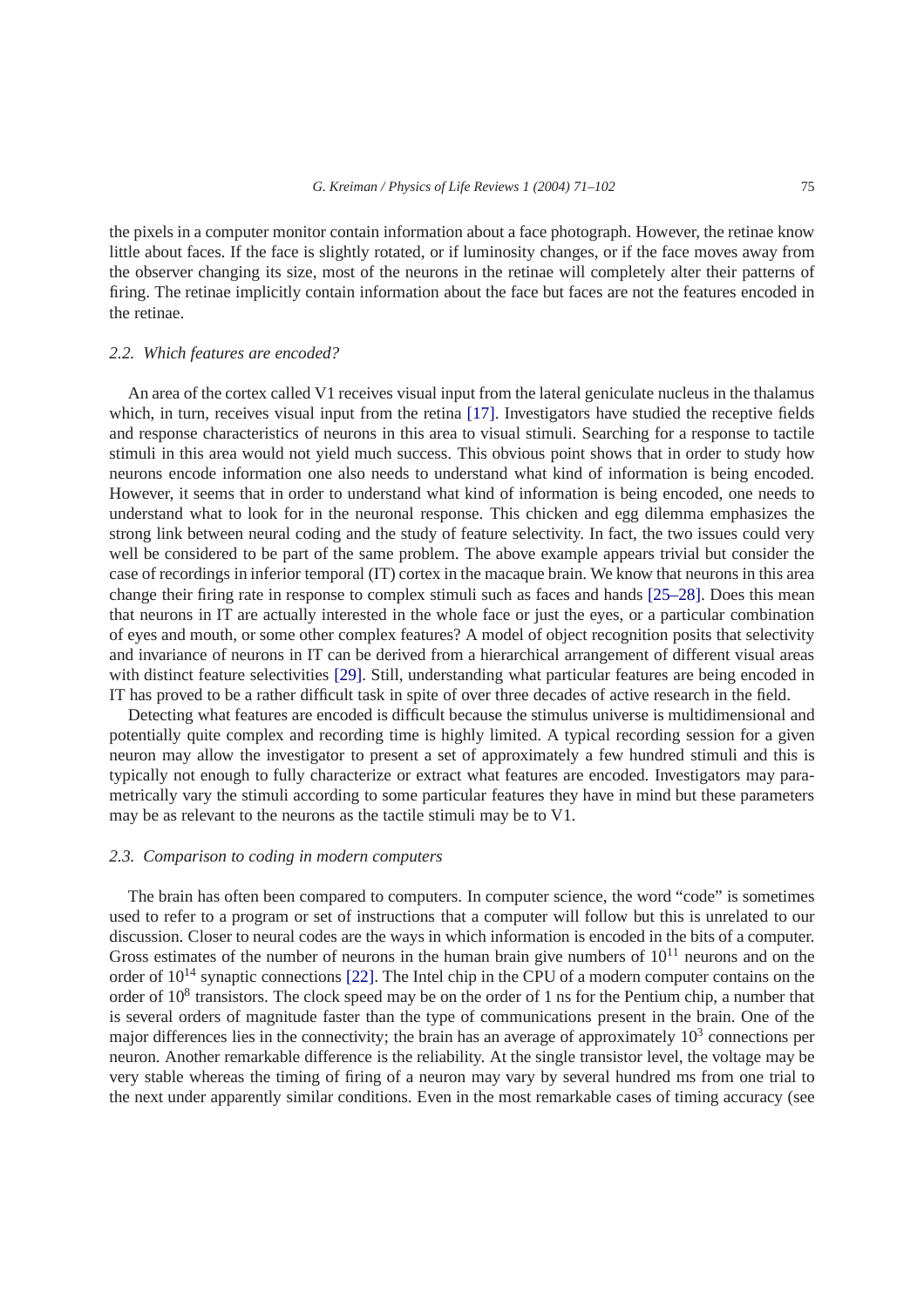<span id="page-5-0"></span>[Section 4.3\)](#page-14-0), transistors would appear to be more precise. Furthermore, transmission of action potentials and neurotransmitter release from action potentials is also very unreliable (see [Section 5\)](#page-19-0). While it is unclear how to accurately estimate the storage capacity of the human brain, common sense seems to indicate that in terms of sheer memory storage, computers highly surpass humans. Still, the mundane and apparently simple tasks of recognizing objects, understanding an arbitrary conversation and walking around the house still constitute hard tasks for modern computers.

Suppose an investigator tries to understand how information is stored in a computer. The task of reverse-engineering a computer to find out the codes may by highly nontrivial. We could further assume that his tools are far from ideal. For example, he can start only by monitoring the voltage at a particular transistor within the circuit. Trying to correlate this measurement to the processes going on in the computer or to its output (e.g., what is shown in the screen) may not be easy. This trivial analogy, though flawed in many aspects, illustrates how difficult the task of understanding the codes used by a computer or a brain can be. One way to start is by using large-scale models and measurements (e.g., what happens if this chip is removed?), and then fine-tune the techniques to study the smaller components.

# **3. What kind of experimental data and resolutions do we need to study neural coding?**

As in many other areas of science, what can and what cannot be measured influences the kind of hypotheses that can be directly tested. There are many theoretical ideas and models about coding by large groups of neurons and multiple brain areas. Unfortunately, at this point many of these hypotheses are necessarily highly speculative given the kind of evidence that experimentalists can gather. We will give a brief overview here of the most common type of measurements that neuroscientists use nowadays to interrogate the activity within the brain. We will describe the temporal and spatial resolution of each technique [\(Fig. 1\)](#page-6-0). The description is brief and the reader is referred to other more comprehensive experimental treatises for further information (see, for example, Refs. [\[30–32\]\)](#page-27-0). The list of techniques indicated here corresponds to some of the most prominent experimental tools used by neuroscientists today; they are not intended to represent theoretical limits of what can be measured. It should be kept in mind, of course, that this is a highly dynamic discipline and that techniques can be dramatically improved over the course of a decade.

# *3.1. A succinct description of experimental techniques*

One of the oldest techniques is electroencephalography (EEG). EEG measurements have a very high temporal resolution (*<*1 ms), but the spatial resolution is highly limited [\[16\].](#page-27-0) Several investigators have tried to improve models used to attempt to derive the precise location of the sources of EEG activity but it is still at best on the order of several mm (several cm in most cases). This is due to the necessity of solving an ill-posed problem in which multiple solutions exist for electric fields inside the head that can give rise to a given pattern of EEG measurements. For a density of approximately  $10^5$  neurons per mm<sup>3</sup> in cortex, a resolution of 1 cm<sup>3</sup> implies listening to the activity of on the order of millions of neurons. An important advantage of EEGs is that this is a non-invasive technique. This implies that it is possible to work in humans as well as in other species. A related technique is magnetic encephalography to which similar comments apply [\[33,34\].](#page-27-0)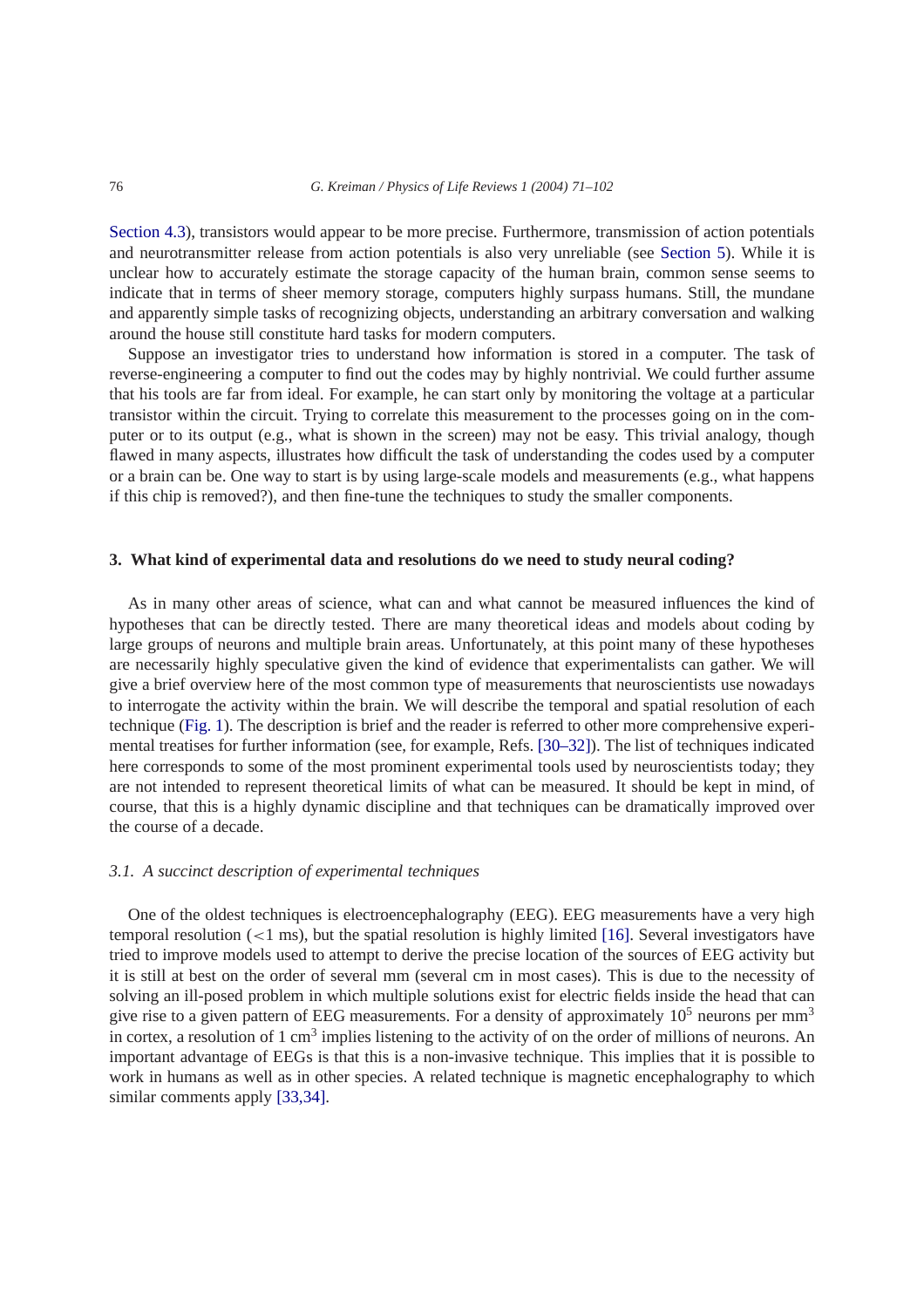<span id="page-6-0"></span>

Fig. 1. Experimental techniques used to study neural coding. Schematic illustration of the spatial and temporal resolution of different experimental techniques used in Neuroscience. The resolution limits indicated here are only approximate and may depend on experimental conditions. In some cases, combining different techniques can improve the resolution. The limits shown here only indicate what has been experimentally reported and do not necessarily imply fundamental physical limits in the techniques. We exclude from these diagrams measurements from psychophysics, psychology, and computational models. (A) Techniques that measure neuronal activity directly or indirectly. Electrophysiology-based techniques are shown in gray, optical techniques are shown in blue, PET and fMRI are shown in green. (B) Techniques that interfere with neuronal activity. Lesion techniques are shown in red, stimulation techniques are shown in yellow. Further comments about each technique and references are given in the text (see [Section 3.1\)](#page-5-0). EEG = electroencephalography, MEG = magnetoencephalography, LFP = local field potentials,  $MUA$  = multiunit activity,  $SUA$  = single unit activity,  $PET$  = positron emission tomography,  $fMRI$  = functional magnetic resonance imaging, TMS = transcranial magnetic stimulation. This is an update of a figure prepared by Churchland and Sejnowski [\(\[145\],](#page-31-0) with permission).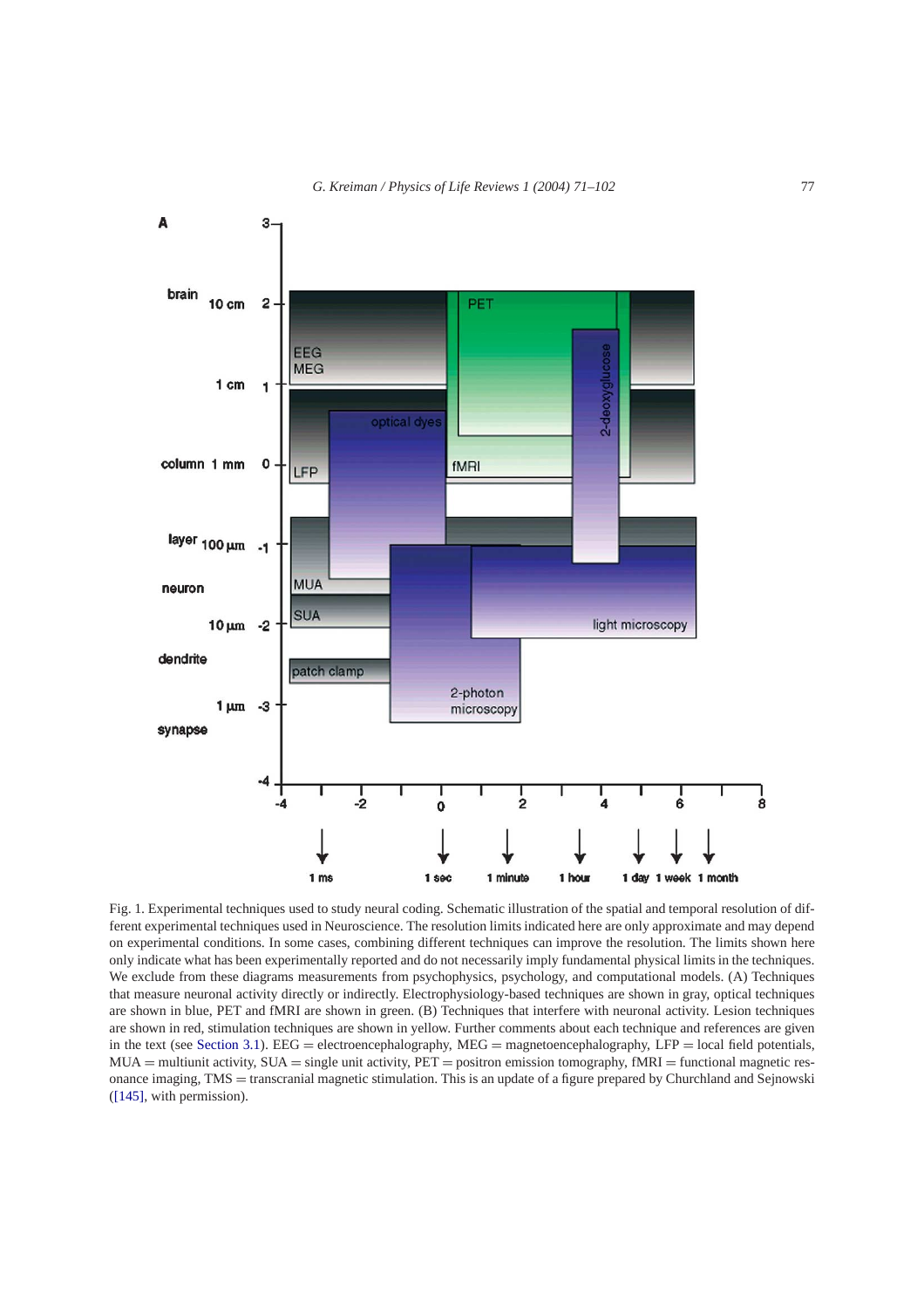

Another important technique of wide use in Neuroscience is functional magnetic resonance imaging (fMRI). The basic principle is based on the observation made by Linus Pauling several decades ago that the magnetic state of oxygen  $(O_2)$ , changes when it is bound to hemoglobin [\[35\].](#page-27-0) Given that increases in neuronal activity lead to a concomitant increase in blood flow to a particular brain area, it is possible to indirectly infer neuronal activation based on blood flow [\[32,36\].](#page-27-0) The same principle is applied in positron emission tomography (PET). The best current reports about spatial resolution come from investigators applying this technique in monkeys. Using magnetic fields of 4.7 Tesla, Logothetis and colleagues report a resolution of  $125 \times 125 \times 720$  µm [\[37\].](#page-27-0) This technique is also non-invasive and several thousand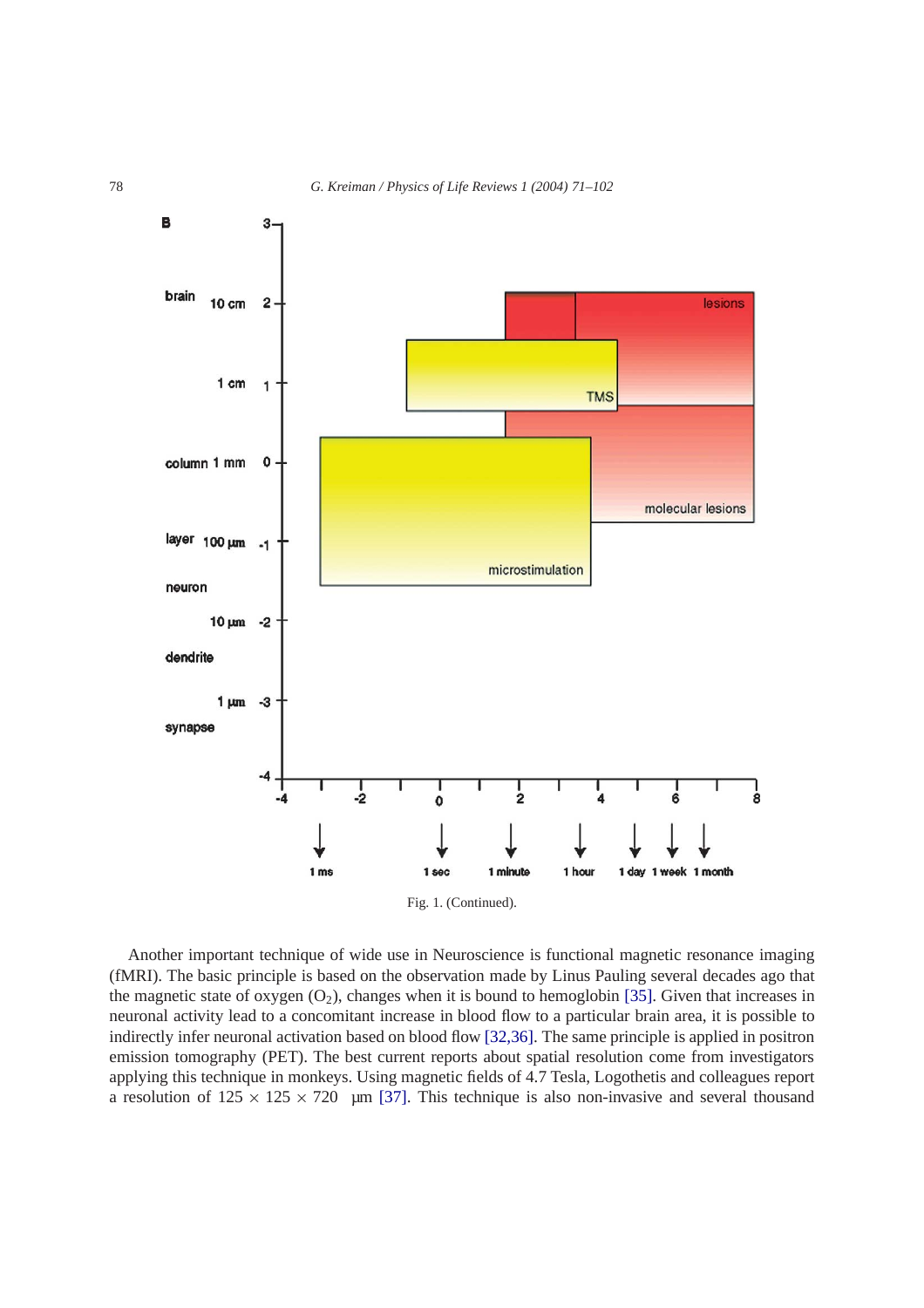papers have been published already using this technique in humans. Another important advantage is that it permits to observe the activity in the whole brain at once. Unfortunately, the temporal resolution is rather poor and is limited by the speed of blood inflow to a particular area, typically on the order of 1 to 2 s [\[30\].](#page-27-0) At the present moment, it seems unlikely that the temporal resolution could be improved by several orders of magnitude to reach the ms or sub-ms level of electrophysiology.

It is worth mentioning other imaging techniques including optical imaging and two-photon microscopy. Optical imaging uses the infrared frequency band (typically 600–750 nm) to measure the reflected light with a CCD camera. It is based on the change of absorption with neuronal activity [\[38\].](#page-28-0) The signal has a delay of several hundred ms and therefore also does not provide the temporal resolution of electrophysiological recordings. However, it allows the investigators to observe larger areas of cortex [\[39\].](#page-28-0) Conventional microscopy has also been an important tool in Neuroscience, providing important anatomical insights but it lacks the temporal resolution required to study neuronal firing. Two-photon microscopy provides sub-neuronal resolution (see, for example, Refs. [\[40–42\]\)](#page-28-0). Optical imaging with voltage sensitive dyes promises a high spatial and temporal resolution while still keeping many of the advantages of imaging [\[43\].](#page-28-0) This invasive technique achieves a spatial resolution *<*1 mm with ms precision in the time domain.

Lesions have provided unique insights about the functioning of the brain (see, for example, [\[43–47\]\)](#page-28-0) and the historical account in [\[1\]\)](#page-27-0). This is, by nature, an invasive technique. In humans, we are limited of course to natural lesions. In animals lesions can also strongly point to the areas of the brain involved in particular behaviors or sensations. Indeed, lesions have provided the foundation for many of the electrophysiological experiments that are described in this review. More restricted types of lesions are also possible in animals. As we will discuss in [Section 7,](#page-24-0) the advent of tools from molecular biology promises to radically change the lesion tools available today. However, the application of molecular tools as highresolution lesion tools only works for animal models.

Our hunch is that a detailed understanding of the mechanisms of coding and decoding will require very high temporal (ms) and spatial (neurons) resolution. If we ultimately want to understand questions such as how many neurons represent a given stimulus, how the pattern of neuronal firing relates to the stimulus, and what type of neuronal responses a given stimulus will elicit, it seems that we cannot, by definition, rely exclusively on low spatial or low temporal resolution data. The same seems to apply, although this is far more tentative, to being able to predict the stimulus based on the neuronal activity. This is more tentative because it is possible that one could build rather accurate classifiers based on low-resolution non-invasive data at least for some aspects of the stimulus world. For example, it may be possible to easily discriminate based on EEG data or fMRI data whether the subject saw a face or a house [\[48–51\]](#page-28-0) but it is unclear how to arbitrarily predict exactly what stimulus the subject saw from EEG or fMRI data. It should be emphasized that currently we cannot do this with high spatial resolution data either. Thus, functional imaging (including optical imaging and fMRI), EEG/MEG recordings and lesion studies seem provide a fundamental foundation to guide the search for neuronal coding mechanisms.

The focus of our review will be single neuron electrophysiology. Neurons emit all-or-none electrical signals, called action potentials, or spikes. These spikes can be monitored by inserting an electrode close enough to the neuron. These impulses are on the order of a few  $\mu$ V when monitored extracellularly and last about 1–2 ms. The path to neuroelectrophysiology was opened by the design of amplifiers able to detect such small signals [\[1,52\].](#page-27-0) Extracellular recordings are based on measuring electrical changes outside of the neuron. If the electrode is sufficiently close to the soma of one neuron, the signal derives mostly from a single neuron. In some cases, the investigators can also insert the electrode inside the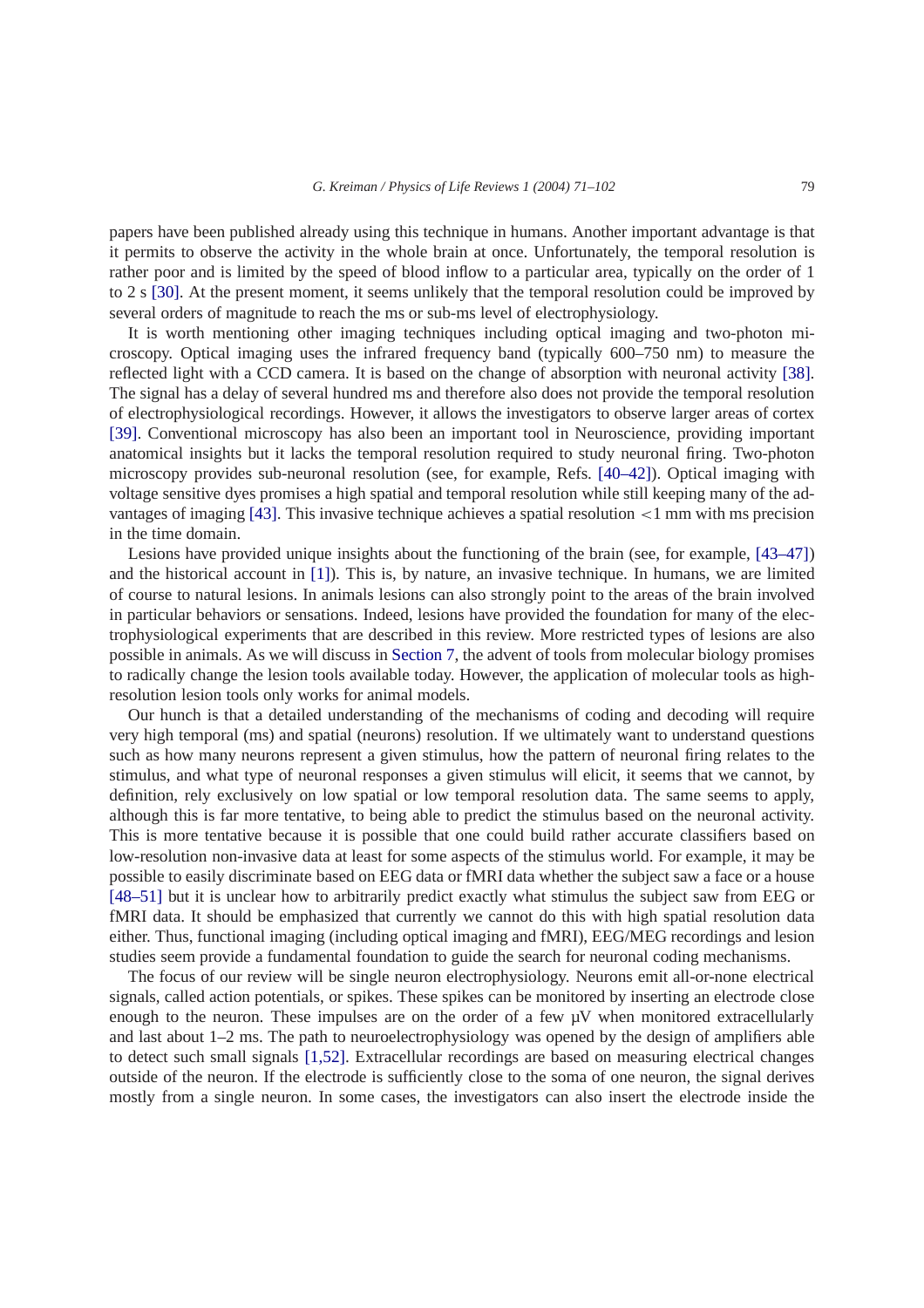<span id="page-9-0"></span>soma of the neuron to monitor the intracellular potential. However, it is generally difficult to maintain stable intracellular recordings for prolonged periods of time. If the extracellular electrode is farther from the soma of the neuron, it may pick up the activity of multiple nearby neurons. Single unit activity can be obtained from multi-unit recordings using algorithms of spike sorting [\[53,54\].](#page-28-0) Spiking activity is obtained by high-pass filtering the raw signal (typically with a corner frequency of 300–600 Hz). If, instead of taking the high-pass band of the extracellular recordings, the investigators use the lower frequency band (from 0.5–300 Hz), the resulting recording is called local field potentials (LFP). LFPs also show sub-ms temporal resolution and monitor the activity of large ensembles of neurons, probably on the order of several mm to cm [\[37\].](#page-27-0)

# *3.2. About spikes and codes*

The advent of electrophysiological recordings from single fibers made possible by Edgar Adrian and colleagues revolutionized the field of Neuroscience [\[1\].](#page-27-0) This technique gave rise to eight decades now where researchers monitor the activity of single neurons in different species and different brain areas. The initial studies of Edgar Adrian were concerned with motor output. He showed that there was a correlation between the number of impulses emitted by a single fiber and the strength of the output [\[16,52\].](#page-27-0) As another major example of the application of this technique, Kuffler observed that neurons in the retina enhanced their firing response when the stimulus was within a delimited area of the visual field, called the receptive field [\[17\].](#page-27-0) Hubel and Wiesel inserted electrodes in the first cortical stage that receives visual input, the so-called primary visual area or V1, and observed that neurons may prefer (meaning fire more action potentials) bars of particular orientations [\[55\].](#page-28-0)

What is the business of spikes? Spikes provide a fast way of communicating signals between neurons. Furthermore, their regenerative properties imply that they can travel long distances with little attenuation. Textbooks typically indicate that all spikes from a given neuron are equal in height and duration (except for bursts of spikes). Are they really equivalent from the point of view of coding? An analogy may better illustrate the point. Suppose an investigator is interested in understanding human communication. He could pay attention to what somebody says during a lecture to many students or he could pay attention to what the person sings while he is showering. Even during the lecture, the speaker may emphasize certain points. Similarly, the same neuron may carry different messages depending on which neurons will listen, different messages at different time points, etc.

Spikes are accessible experimentally. What other variables may be relevant? It may be interesting to consider the concentration of neurotransmitter released at the synaptic cleft as well as the  $Ca^{2+}$  concentration in the pre-synaptic terminal and dendrites. It is generally harder to get detailed information (see two-photon microscopy in [Section 3.1\)](#page-5-0) about these variables in a dynamic fashion with an acceptable temporal resolution.

At least theoretically, there is enormous room to perform very fancy computations with spikes. Perhaps a stimulus may be encoded by a neuron A firing a spike precisely 5.2 ms after another neuron B fired a spike and 14.2 ms before a spike from neuron C. Some investigators have spent considerable efforts trying to study some of these possibilities [\[11,56\].](#page-27-0) Experimental evidence for a direct role of any of these complex spiking patterns in coding information is still hard to come by.

There may be a tacit assumption that individual neurons can only code simple features whereas the encoding of complex features requires the coordination of thousands or hundreds of thousands of neurons. For example, a single neuron in the retina can be interested in the intensity in a particular small patch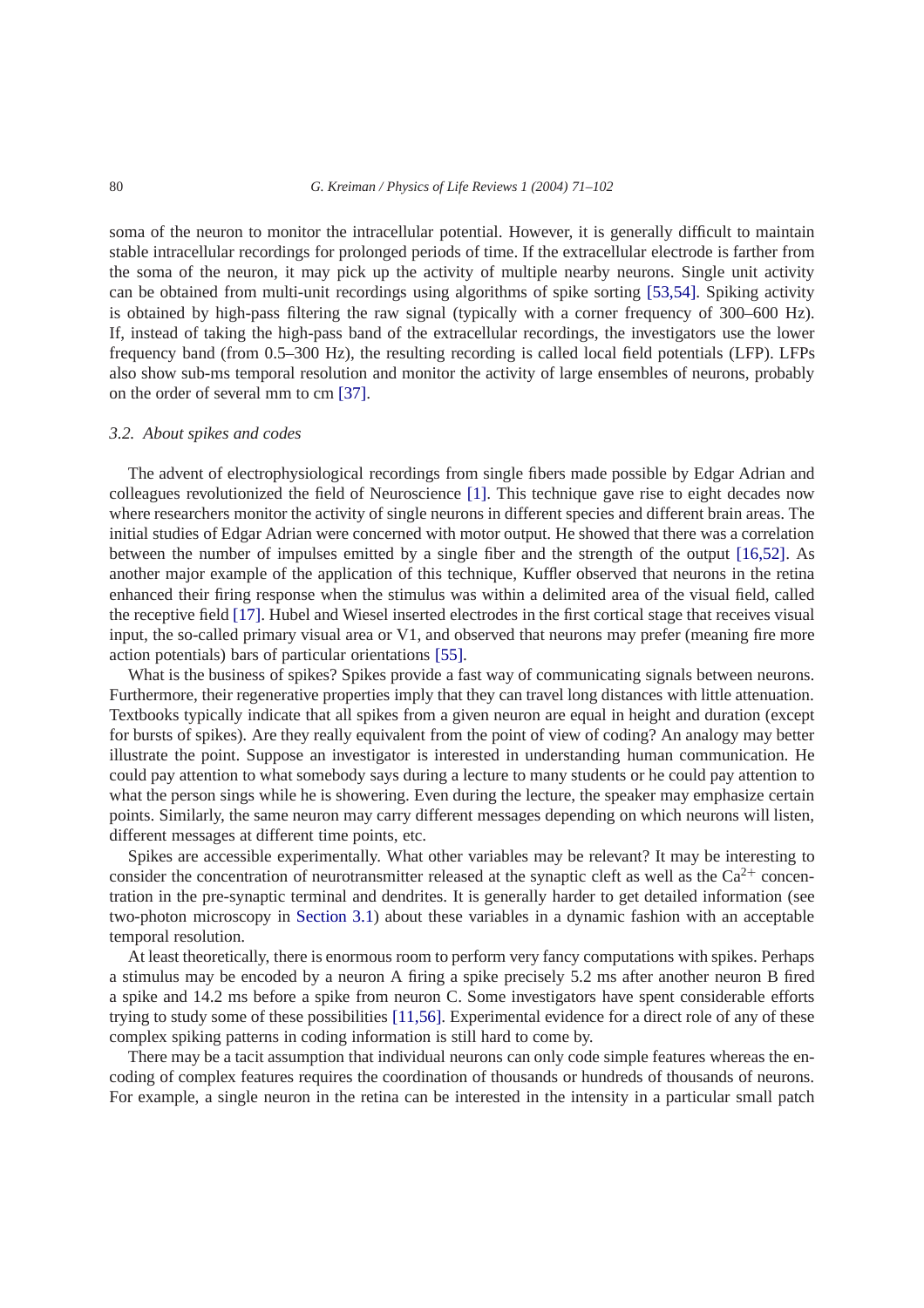<span id="page-10-0"></span>of the visual field and several of these patches can be combined to form a line [\[17,55\].](#page-27-0) The activity of a single neuron representing a face may appear to be more mysterious. However, one can think of complex stimuli as being composed of a certain number of more elementary features [\[29\].](#page-27-0) An elegant example of coding complex computations in individual neurons is given by the so-called lobula giant movement detector neuron in locusts which can encode the product of two separate variables that are important to detect a looming object [\[57\].](#page-28-0)

## **4. A gallery of examples**

By reading the previous sections, it may be possible to assume that we are searching for one single neuronal code that can explain all available data. While indeed we want to find universal principles about encoding and decoding, it is not necessarily true that there should be one single type of representation. The nervous systems of different organisms are the product of very long periods of evolution. This implies that multiple independent ways of representing information may have appeared through time. These coding mechanisms may have remained available if they were in some sense efficient and useful to the survival of the organism. For example, a certain coding scheme can have a selective advantage over others through its efficient energy usage [\[58\],](#page-28-0) through a higher capacity or through the possibility of separating stimuli that are indistinguishable for other codes.

In this section we describe several coding strategies [\(Fig. 2\)](#page-11-0), illustrating each one with specific examples. The themes we summarize here are important coding strategies for which experimental support is currently available. However, this does not constitute an exhaustive list of coding schemes. We discuss the continuous distinction between "rate" coding and "time" coding. We show examples of sparse codes and the encoding of time-varying signals. Finally, we discuss the particular properties of how ensembles of neurons may encode information.

# *4.1. Rate codes*

The most common notion of a neural code follows the paradigm laid out by Edgar Adrian [\(Section 3.2\)](#page-9-0). In a "rate code" the only variable of interest is the total number of action potentials emitted by a neuron in a relatively long time period of several hundred ms or even seconds [\(Fig. 2A\)](#page-11-0). "Spike timing" codes and "rate" codes are part of a continuum that depends on the size of the time window used to count spikes [\[7,9,14\].](#page-27-0) In a "spike timing" code, the precise time at which the spike occurs, at the ms level, is relevant for encoding. In a rate code, the time of occurrence of spikes is considered to be noise; two spike trains with the same number of action potentials are considered to be equivalent regardless of the timing pattern [\(Fig. 2A,](#page-11-0) top). For many electrophysiologists, a rate code constitutes the simplest and clearest notion of how neurons encode information.

Several investigators have recorded the neuronal activity in visual area V5 in the monkey brain (also called area MT) while the animal observed motion stimuli or performed a motion discrimination task [\[59\].](#page-28-0) By counting the number of spikes in windows of several hundred ms (or even more than 1 s [\[59\]\)](#page-28-0), it has been shown that: (i) neurons in this area are selective to the direction of motion [\[60\],](#page-28-0) (ii) the spike count correlates well with the motion discrimination performance of the monkey [\[59,61\],](#page-28-0) (iii) the timing of action potentials with respect to stimulus onset upon repeated presentations of the same stimulus is quite variable [\[4,62\].](#page-27-0)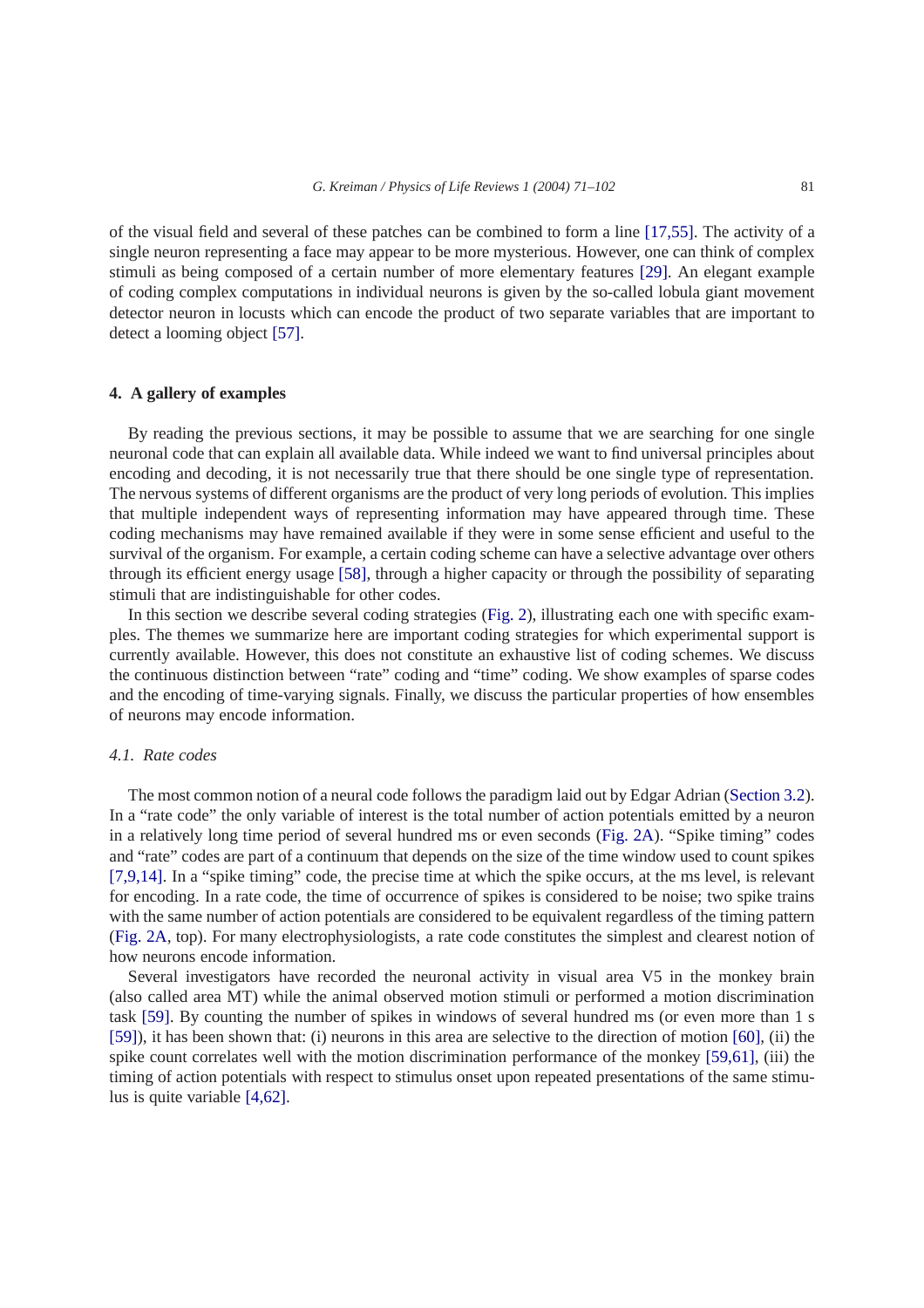<span id="page-11-0"></span>

Fig. 2. Schematic illustration of different coding schemes and their corresponding temporal resolutions. (A) In a rate coding scheme, the number of spikes in windows of several hundred ms correlates with some stimulus feature or motor output. The two spike trains shown on the top part are considered to be equivalent for a rate code since they carry the same number of action potentials in spite of the different temporal patterns. Although a linear trend is illustrated here, the relationship between stimulus and the spike count may be non-linear. Examples of rate codes are given in Refs. [\[59,63\].](#page-28-0) (B) In a sparse representation, the neuron shows a very low spontaneous activity. The neuron reliably fires a single burst of spikes at a particular time from stimulus onset during multiple repetitions of the same stimulus. Examples of sparse representations are given in [Fig. 3](#page-13-0) and Refs. [\[69,71,72\].](#page-29-0) (C) A neuron shows very precise spike timing, with a trial-to-trial variation which can be less than 1 ms. Examples of remarkable temporal precision in neuronal firing can be seen in Refs. [\[9,14,79,146\].](#page-27-0) (D) A time varying signal (solid trace) is represented by a neuron that can follow the rapid changes in the stimulus (top, action potentials). The stimulus can be reconstructed (dashed trace) from the instantaneous firing rate of the neuron (see Refs. [\[20,21,87\]](#page-27-0) for examples of this type of representation). (E) In this example, the synchronized activity of multiple neurons (symbolized by the spikes marked in red) constitutes the code to represent information. Examples of this type of representation are given in [Fig. 4](#page-18-0) and Refs. [\[10,97,](#page-27-0) [101,103\].](#page-27-0)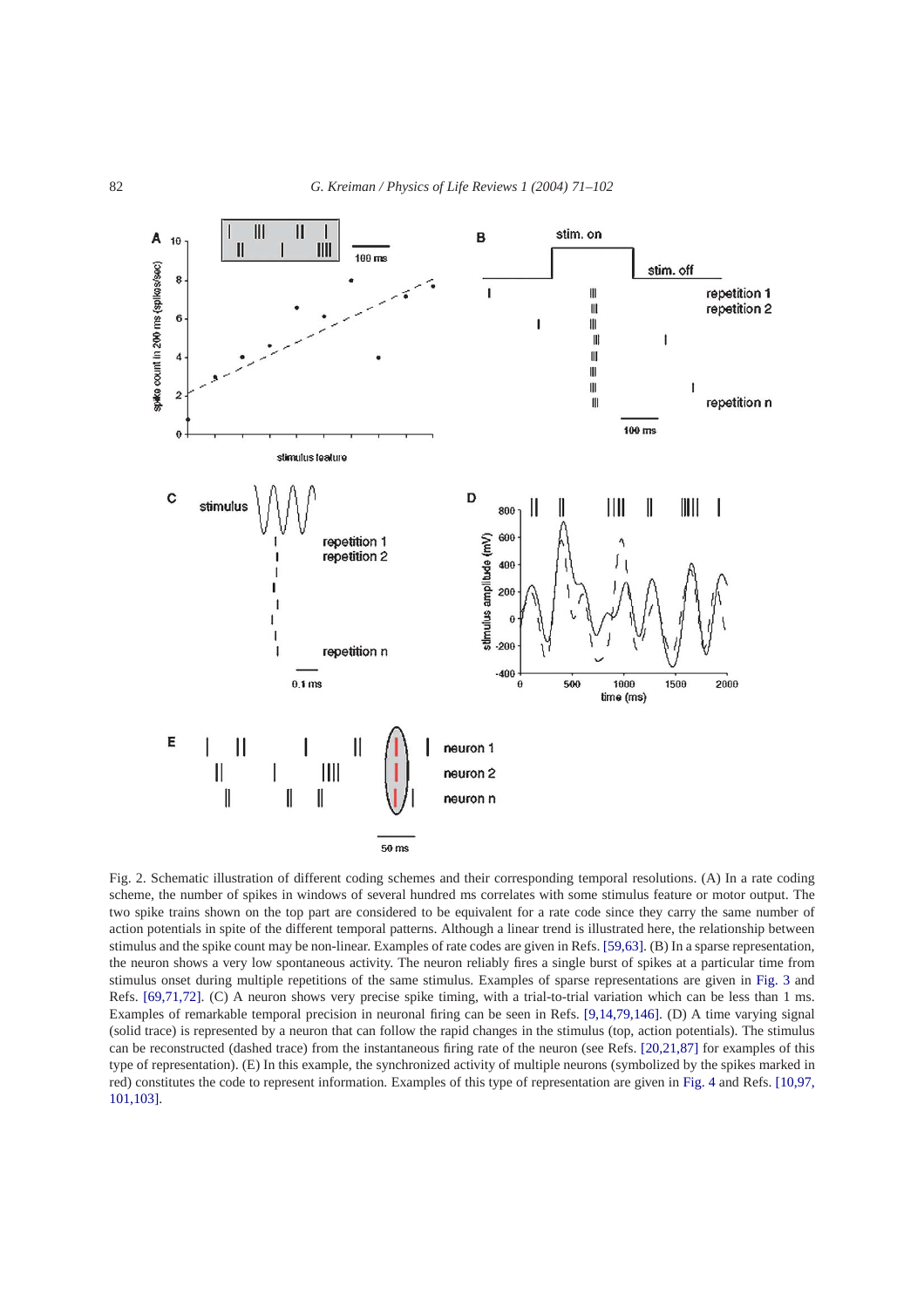Similarly, in the macaque inferior temporal cortex, spike counts correlate well with the identity of the stimulus the monkey is viewing [\[63\].](#page-28-0) Charles Gross and colleagues showed that a neuron may enhance the number of spikes with respect to the baseline firing rate upon presenting to the animal a certain stimulus, such as a given face [\[25,63\].](#page-27-0) Upon repeatedly presenting the same stimulus, investigators typically observe that the timing of the spikes, with respect to the stimulus onset, is highly variable. The mean of the interspike interval distribution is typically on the order of the standard deviation, which corresponds to the variability observed in a Poisson process [\[22\].](#page-27-0) The interpretation of these observations by many investigators is that the variability in spike timing constitutes mostly noise that needs to be "averaged out" and that neurons only care about the mean spike counts in windows of several hundred ms [\[4\].](#page-27-0)

With an appropriate dynamic rate, a neuron could encode multiple different features in different spike count bands. For example, a V1 neuron could, in principle, signal the presence of a bar of a given orientation with 10–20 spikes*/*s, a bar of a different orientation with 20–30 spikes*/*s, etc. In the brain, the mechanism of encoding seems to be different. A V1 neuron may have an orientation preference and the number of spikes per second correlates with how close the actual orientation is to the preferred one.

How are rate codes read out? The "averaging out" of the variability could be performed by a postsynaptic neuron that integrates input from large numbers of neurons. In this scheme, the input neurons are assumed to function independently and communicate a spike rate with some noise [\[4,64\].](#page-27-0) This view greatly simplifies the tasks of recording, analyzing and decoding neuronal activity. Furthermore, this suggests that at least to a certain degree it is possible to ignore the complexities of where neurons receive input, dendritic processing, spike timing and correlations between neurons. Rate codes are robust to timing jitter by definition. The degree of robustness to spike failures and spontaneous spikes depends on the variability in spike counts compared to these sources of noise.

#### *4.2. Sparse codes*

In stark contrast with neurons that constantly fire many spikes per second and then briefly change their firing rate by several tens of spikes per second, there are some remarkable examples where individual neurons seem to respond selectively to specific stimuli using only a few spikes [\(Fig. 2B\)](#page-11-0). Such *sparse* representations have caught the attention of many scientists [\[65,66\].](#page-28-0)

As an example of a sparse representation, Kreiman and colleagues have studied the responses of individual neurons in the human medial temporal lobe (MTL). Subjects are patients who show pharmacologically intractable forms of epilepsy. Electrodes are implanted, typically in the hippocampus, amygdala, entorhinal cortex and parahippocampal gyrus, in order to localize the seizure onset focus [\[67–69\].](#page-28-0) Single neurons in the human MTL show selective responses to visual presentation of complex stimuli including faces, objects and spatial layouts [\[67\].](#page-28-0) Some neurons showed a sparse response with very low background rate (less than 1 spike*/*s) and an enhancement of only a few additional spikes in the presence of their preferred stimuli [\[69,70\].](#page-29-0) An example of this is shown in [Fig. 3A.](#page-13-0) This neuron, located in the right amygdala, fired a few extra spikes upon presenting to the subject a drawing of Curly, one of the characters in a famous American TV series. This should not be interpreted as indication that this is the only visual stimulus that the neuron would respond to. Recording time is highly limited and the investigators could only present less than 60 different pictures [\[69\].](#page-29-0) This observation does not imply either that this is the only neuron in the human brain that would be selective to Curly. Apart from being highly unlikely, such a representation would not be robust.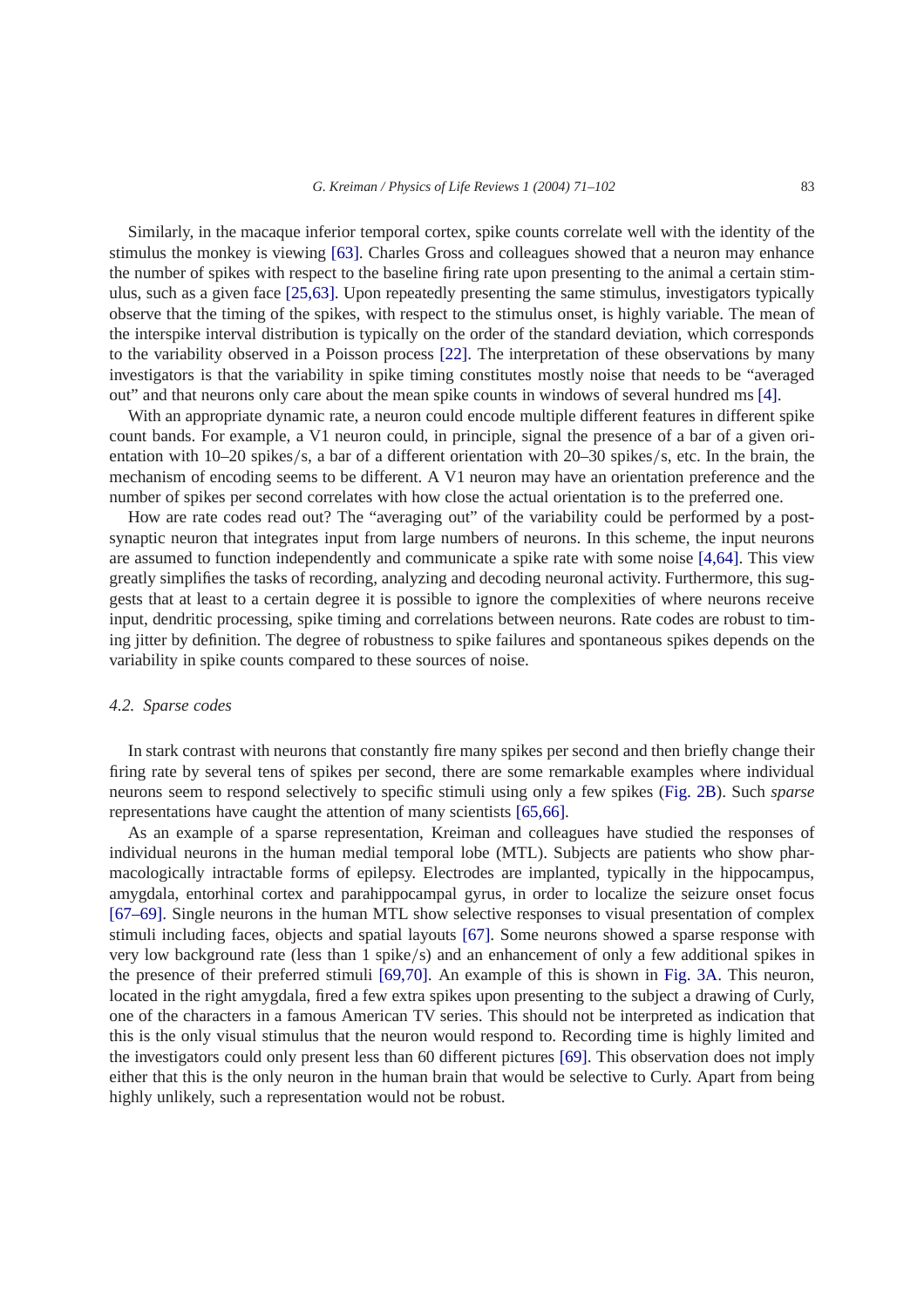<span id="page-13-0"></span>

Fig. 3. Examples of sparse neuronal responses. (A) Responses of a neuron in the amygdala of a human epileptic patient implanted with depth electrodes in order to localize the seizure focus [\[70\].](#page-29-0) The subject was presented with pictures of complex stimuli (top, only a subset of the images is shown here). Below each image, a raster plot indicates all the spikes aligned to stimulus onset. The post-stimulus time histograms (PSTHs) show the average response of the neuron to multiple repetitions of each image (the number of repetitions of each image is indicated above the PSTH). The dashed vertical lines indicate the stimulus onset and offset respectively. This neuron transiently increased its activity when the subject saw an image of Curly (from [\[69\],](#page-29-0) with permission). (B) Responses of an olfactory neuron located in the so-called mushroom body of a locust to 16 different odors. The stimulus presentation time (1 s) is denoted by the gray rectangles. Each tick indicates an action potential and multiple repetitions of each odor are shown. The neuron remained silent most of the time, with a baseline firing rate of less than 1 spike*/*s. The neuron reliably fired a few spikes at a specific time in response to 2 odors only (from [\[71\],](#page-29-0) with permission). (C) Responses of 10 neurons in an area called the hyperstriatum ventralis pars caudalis (HVC) nucleus of the songbird while the animal was singing. The top part shows the vocalizations as a sonogram (frequency versus time, the intensity is color coded). The song is divided into motifs which are, in turn, composed of different syllables. The bottom part shows the neuronal raster plot, with multiple repetitions for each of the 10 neurons; each neuron is shown in a different color. The spikes are aligned to the onset of the nearest song syllable. The neurons showed a very low rate and fired a brief burst of spikes during a specific syllable. In general, different neurons selectively responded during distinct syllables or parts of a syllable, some neurons did not respond during this song motif (from [\[72\],](#page-29-0) with permission).

Another example of sparse coding comes from the study of encoding of olfactory information by individual neurons in the mushroom body of locusts [\[12\].](#page-27-0) Remarkably, these neurons show, on average, interspike intervals longer than 20 s. Some of these neurons responded specifically to one or a few out of 16 possible odorants by firing only one or two spikes at specific times [\[71\].](#page-29-0) One such neuron is shown in Fig. 3B. It is striking to note how the neuron is basically silent most of the time. The baseline firing rate of this type of neurons was 0.025 spikes*/*s.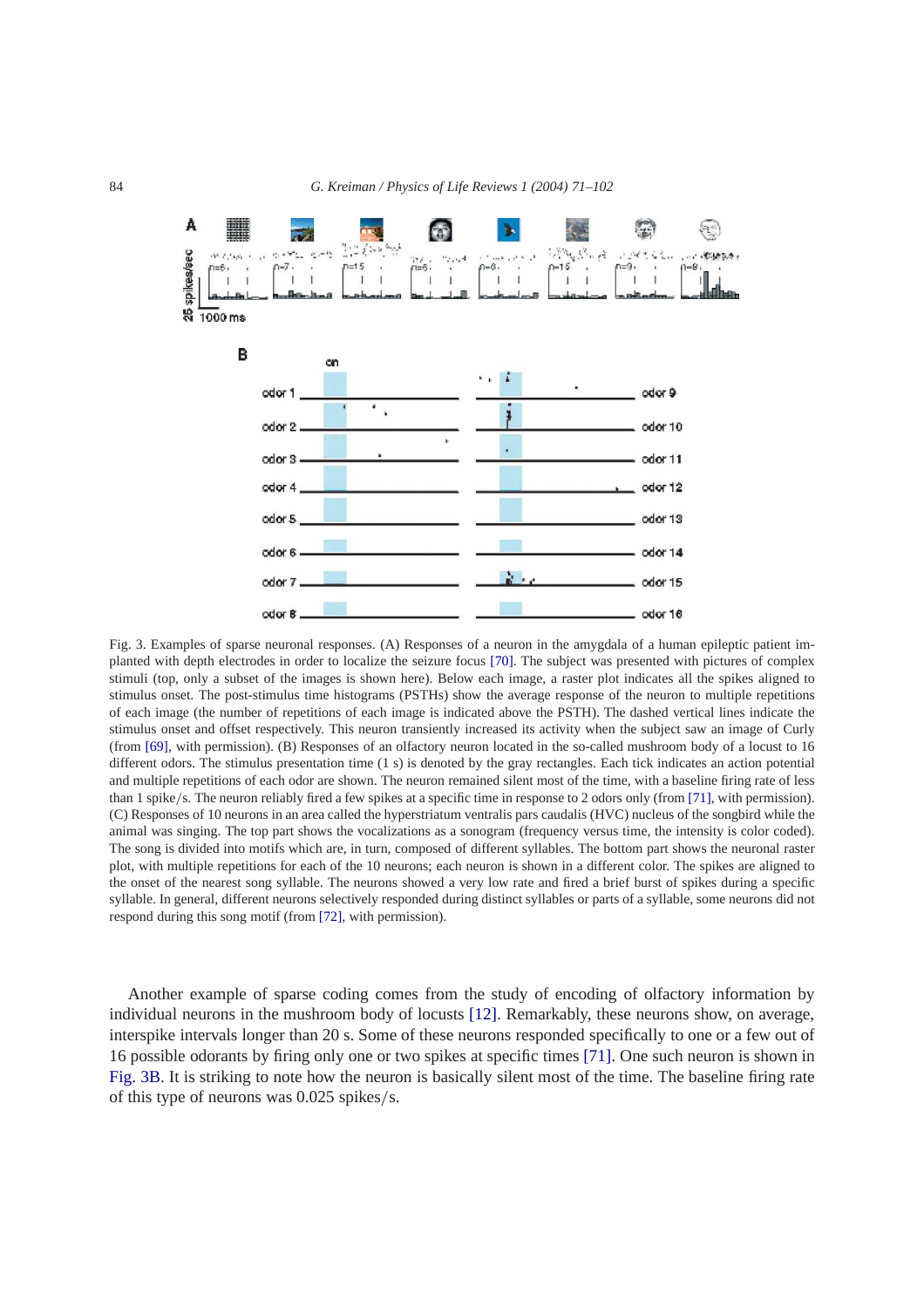<span id="page-14-0"></span>

Fig. 3. (Continued).

Another interesting example is the study of the songbird's auditory system. Single neurons in one of the nuclei important in producing songs (the so-called HVC nucleus) show a short burst of spikes at specific time periods with respect to certain syllables of the song [\(Fig. 3C,](#page-13-0) [\[72\]\)](#page-29-0). The investigators suggested that these neurons show similar responses to those in the controversial proposal of 'grandmother' cells in the case of object recognition [\[72\].](#page-29-0) A "grandmother cell" is a neuron that would be activated exclusively when the subject saw his grandmother [\[65,73\].](#page-28-0) This example shows that the representation of motor output, not only that of sensory stimuli, can also be sparse.

How are sparse representations decoded? While many modeling studies have addressed the read-out of rate codes, fewer studies have focused on how to interpret sparse representations. For a representation using very few spikes to be efficiently decoded, the transmission of these spikes should be very reliable, the spontaneous activity should be low and the neurons sending sparse information should make strong synapses. One may also speculate that the post-synaptic neurons receive fewer inputs than the average neuron in cortex.

#### *4.3. Spectacular timing*

There are some examples where neurons display a striking temporal precision upon repeatedly presenting the same stimulus [\(Fig. 2C\)](#page-11-0). We review some of those examples here but we leave those cases related to synchronous interaction of two or more neurons for [Section 4.5.2.](#page-17-0) Multiple other ideas that take into account the timing of action potentials have been suggested including the existence of complex spiking patterns in multiple neurons [\[11\],](#page-27-0) the precise timing with respect to a given phase of the local field potential [\[12\],](#page-27-0) encoding based on first spikes or spike latency [\[74\].](#page-29-0) For an overview of different spike timing codes and their resolutions, see references [\[9,14\].](#page-27-0) In this section, we focus on cases that illustrate that neurons can be precise at the ms or even sub-ms level.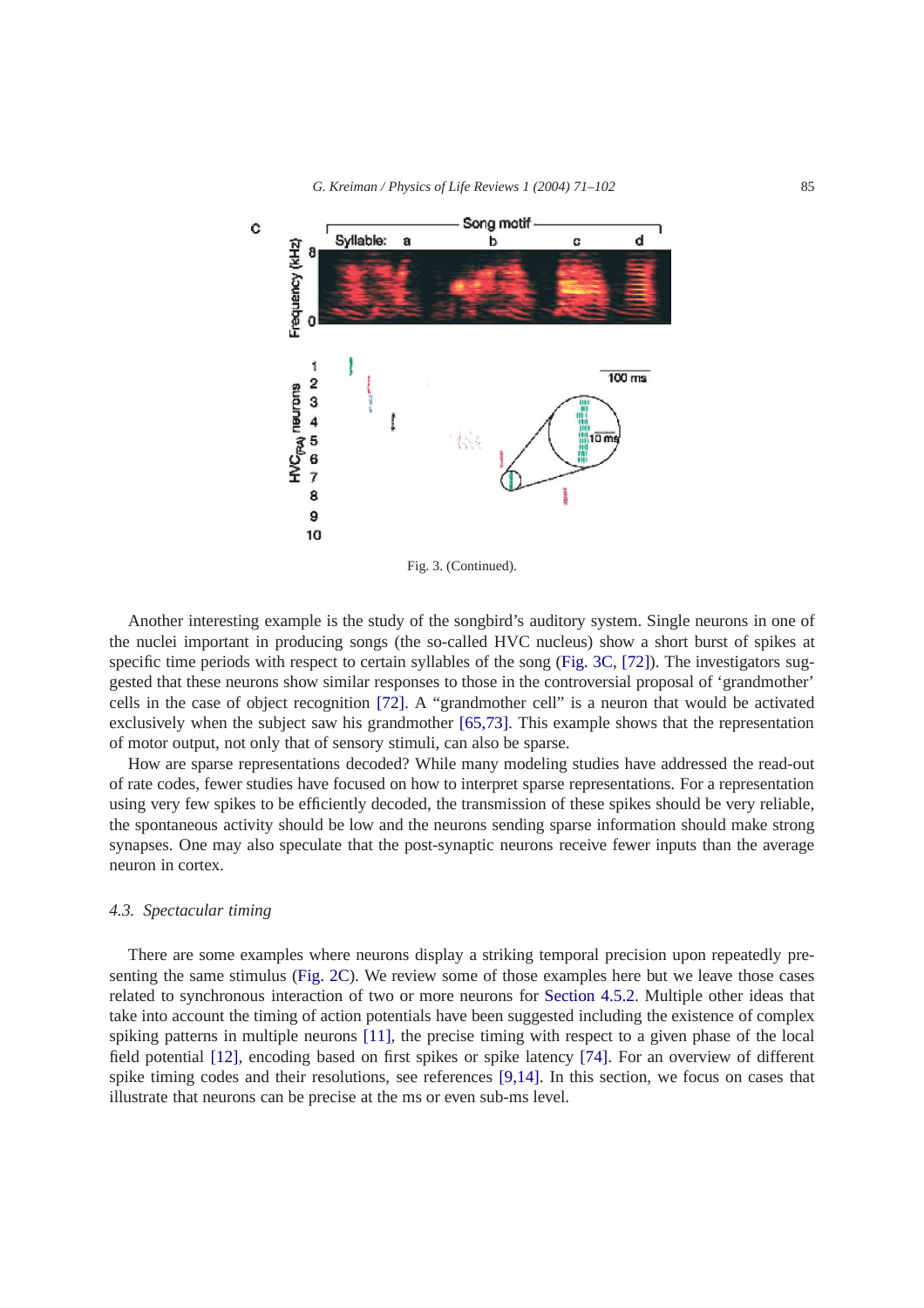Owls can localize sounds using two cues, the difference in the arrival time of a sound to its right and left ears and the difference in the intensity of the sound at the two ears. The circuit and algorithms involved in this process have been the subject of intensive study [\[75,76\].](#page-29-0) The time difference between the two ears is in the sub-ms range. An elegant mechanism involving delay lines from neurons sending phase-locked information from each ear converges on a part of the brain called the nucleus laminaris in owls. Neurons in the nucleus laminaris are sensitive to coincidences in the spike arrival times and can detect interaural time differences on the order of tens to hundreds of  $\mu$ s [\[76,77\].](#page-29-0)

A similar algorithm is used by electric fish in a behavior used to avoid jamming of frequencies with nearby fish [\[75,78\].](#page-29-0) The fish are able to detect phase differences of 400 ns in the signals arriving at different parts of its body. Interestingly, at the neuronal level, the primary afferents in the phase pathway show a response jitter on the order of 30 µs. In contrast to what might be expected, accuracy increases in higher processing stages and phase neurons in the midbrain show a jitter of 11 µs [\[79\].](#page-29-0) This shows a striking contrast with the variabilities of tens to hundreds of ms of some of the cortical neurons discussed in [Section 4.1.](#page-10-0)

A somewhat different example comes from adjacent retinal ganglion cells that communicate through gap junctions in the retina. Cross-correlation analysis of the spike trains of ganglion cells in the salamander retina during spontaneous activity shows that a neuron can fire on average within 600 µs of the other neuron [\[80\].](#page-29-0) Retinal ganglion cells that share a common input show correlated firing with timescales on the order of 10–50 ms.

What does all this imply? We take these cases as evidence that neurons can show high temporal precision. Furthermore, even the sub-ms precision of spike timing can be relevant to encode information at least in these examples. This seems to be particularly true of situations in which time is an essential component of the signal itself (e.g., auditory time differences or phase of electrical signals). This should not be taken to imply that the timing of all spikes in the nervous system needs to be studied at the µs level but, at the very least, the machinery for timing accuracy is there [\[81,82\].](#page-29-0) Therefore, this certainly casts a doubt on arguments suggesting that neurons cannot keep precise timing. It is possible that in order to encode a stimulus that remains present on the order of several hundred ms or more, neurons do not need to show such striking temporal precision. For example, in the case of macaque monkeys, visual stimuli may be stable for 100 ms or more and therefore a different coding strategy may have evolved. This stresses the importance of studying coding of natural rather than artificial stimuli; see for example [\[83–86\].](#page-29-0) It is rather interesting and important to question how neurons can show this type of temporal hyperacuity when the spikes last on the order of 1 ms and interspike intervals may last 10 ms or more. How decoding works for signals that have extraordinary precision is still unclear but the detection of coincident firing may play an important role (see [Section 4.5.2\)](#page-17-0).

# *4.4. Time varying signals*

Another situation where time is essential is the case of dynamic signals [\(Fig. 2D\)](#page-11-0). For example, for a fly, estimating motion with relatively high precision may be crucial for its survival. The encoding of time-varying signals imposes some constraints on the types of codes that can be used and precludes the system from integrating spikes over hundreds of ms. All signals in the natural world are dynamic either because things move or because the animal moves or moves his eyes but the speed of change for a monkey deciding whether a face is friend or foe, is much slower than for a fly deciding which way to turn.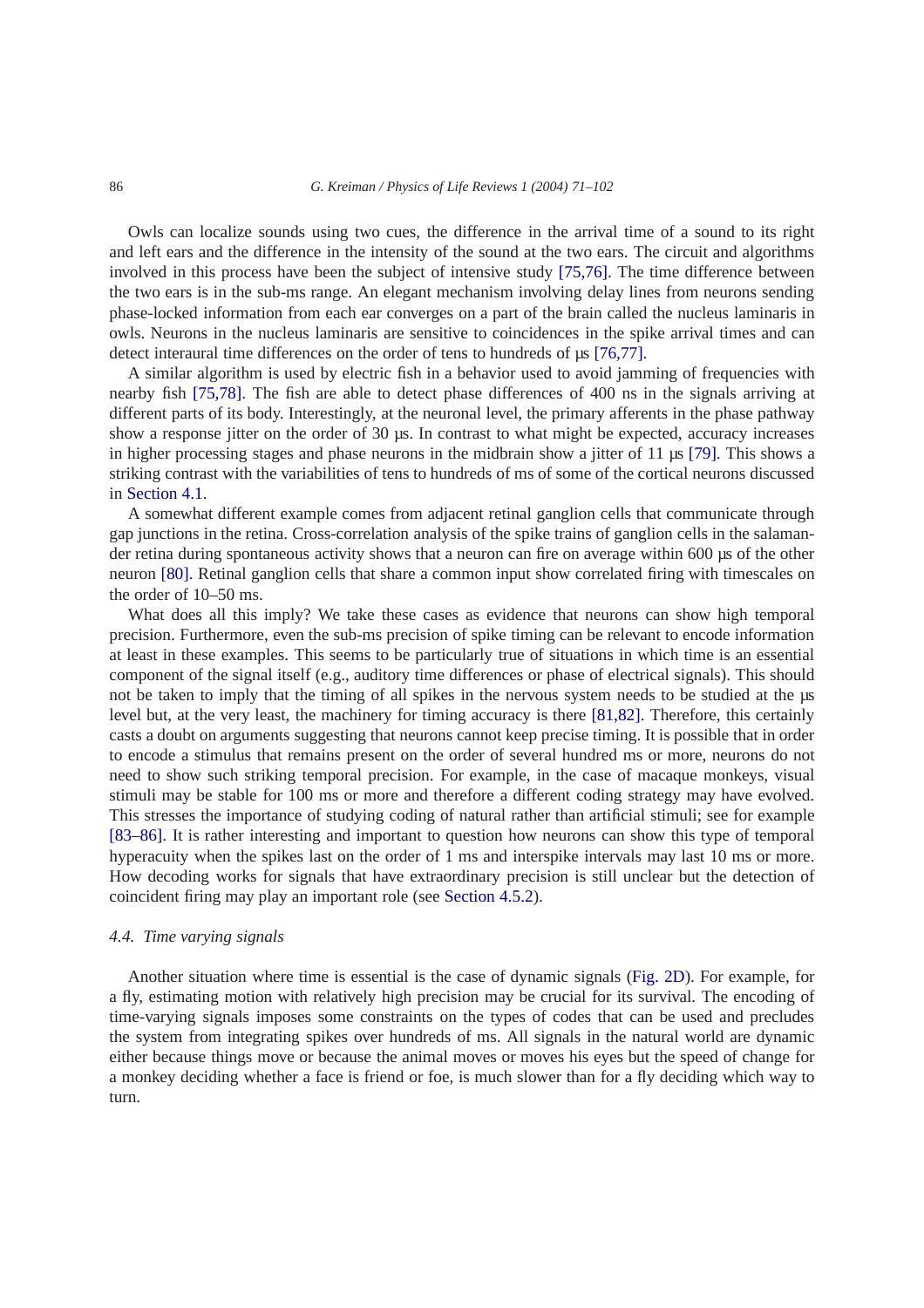An example of the encoding of time-varying information is the work on an identified neuron called H1 in the fly. Bialek and colleagues were able to show that they could quite accurately reconstruct the motion stimuli experienced by the animal from the spikes recorded from a single H1 neuron [\[7,20\].](#page-27-0) An information theoretic analysis can put a bound on the number of bits transmitted by such a spiking neuron, reaching values of 3 bits per spike. Interestingly, when considering the flight speed of the animal and the firing rates of the H1 neuron, Bialek and colleagues also concluded that in many instances decisions about direction of motion are based on a very small number of spikes [\[7,20\].](#page-27-0)

Another example of encoding of time-varying signals comes from a very different system. The phase pathway in the weakly electric fish was already mentioned in this article as one of the most remarkable examples of timing precision. In parallel to this pathway, electrosensory neurons in the electric fish are sensitive to the amplitude of electric field modulations in the environment. Amplitude modulations are used to locate objects and for communication [\[78\].](#page-29-0) The amplitude and phase pathways converge in higher brain centers of the electric fish. So-called P-type primary receptor afferents show high firing rates and their activity is modulated by amplitude changes. Up to 80% of the stimulus can be reconstructed by applying a linear filter to the spiking activity of these neurons [\[87\].](#page-29-0) Interestingly, the code shows a considerable degree of robustness to spike failures, spontaneous activity and timing jitter. The tolerance for timing jitter depends on the cut-off frequency of the stimulus and can be on the order of 3 ms for rapidly changing signals [\[21\].](#page-27-0) Signals from approximately ten of these afferent neurons converge on the next stage of signal processing, the pyramidal neurons in the electrolateral line lobe (ELL). The pyramidal neurons show much lower firing rates and typically fire bursts of 10–20 ms duration. Stimulus reconstruction from pyramidal cells is very poor compared to P-receptors [\[88\].](#page-29-0) The possibility of studying both stages allows for investigating how time-varying signals could be decoded. In this case, the pyramidal cells in the ELL do not seem to represent the detailed time course of the amplitude modulations. Instead, they extract behaviorally relevant features (such as upstrokes or downstrokes in the electric field) by firing bursts of spikes [\[88\].](#page-29-0)

#### *4.5. Coding by multiple neurons*

The brain solves a different problem than the decoding of single electrode activity performed by many electrophysiologists. Cognitive processing and decisions about motor output depend on the activity of large numbers of neurons. Therefore, it is important to ask how groups of neurons can encode information in the nervous system. A large fraction (but not all) of the available data has been recorded with single electrodes. Investigators recording from individual neurons still wondered how ensembles of neurons could encode information. Because of the lack of simultaneous recordings, these studies typically assumed independent firing. Here we review some of the ideas about coding by ensembles of independent neurons. We also discuss findings obtained from multiple electrode recordings. In some cases, the independence assumptions seem to hold but there is also evidence that dependencies may be important in several other cases.

#### *4.5.1. Independent neurons*

In some cases, investigators recorded from single electrodes on multiple sessions using the same stimuli. From these types of recordings, it is possible to extrapolate to ensembles of neurons only after assuming independence. One such example is the study of Georgopoulos and colleagues where they studied how a population of neurons could encode the direction of movement of the monkey's arm [\[89\].](#page-29-0)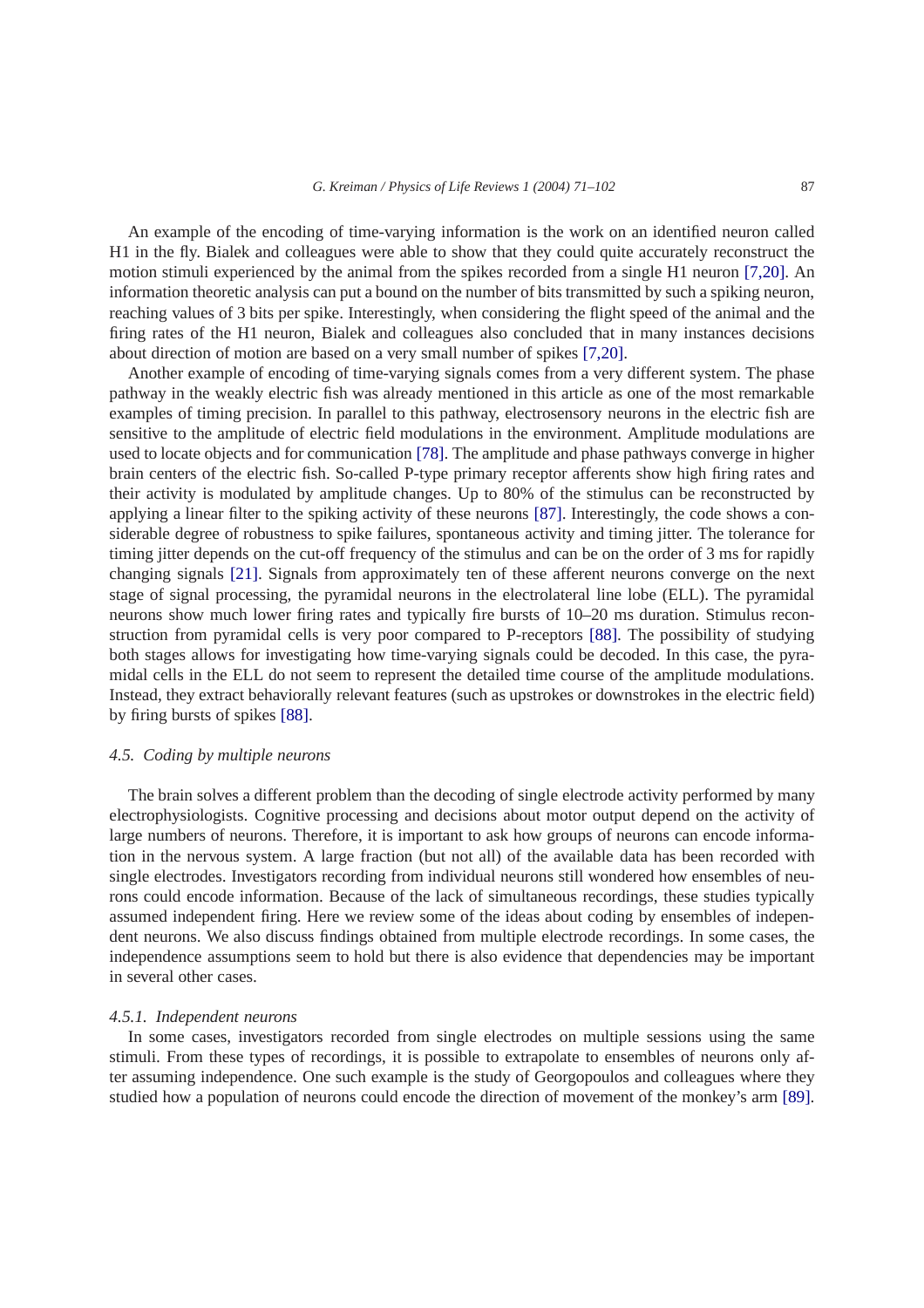<span id="page-17-0"></span>Each single neuron was only broadly tuned to a specific direction of movement but the population vector obtained by adding the vectors denoting the "votes" of each neuron was a much better indicator of the direction of movement. Using a total of 224 neurons, this population vector was, on average,  $15.8°$ away from the actual direction of movement (the direction of movement in the plane could be any value between 0◦ and 360◦) [\[89\].](#page-29-0) A similar example is given by the attempts to assess the capacity of inferior temporal cortex neurons for complex objects of Rolls and colleagues [\[90\].](#page-29-0) Other models and analyses have been proposed beyond the simple voting schemes [\[91,92\]](#page-29-0) but the underlying assumption is that of independence.

The question of independence has been hotly debated for the past two decades. An experimental assessment requires recording from multiple electrodes. One study where investigators attempted to directly evaluate the independence hypothesis is the work of Nirenberg and colleagues in retinal ganglion cells in the isolated mouse retina [\[93\].](#page-29-0) By comparing the amount of information conveyed by multiple neurons assuming independent firing versus the information without this assumption, the investigators observed that more than 90% of the information about the natural stimuli could be retrieved without studying concerted firing [\[93\].](#page-29-0) In another example, by recording from pairs of pyramidal cells in the electrolateral line lobe of the *Eigenmania* electric fish, Krahe et al. observed that they could consider the cells to fire independently [\[94\].](#page-29-0) In other words, the degree of correlation between pairs of neurons was the same after randomly shuffling the trials. This suggests that, for those experimental conditions, simultaneous recordings did not add to the information encoded by pairs of neurons. [Fig. 4A](#page-18-0) shows the probability of misclassifying upstrokes and downstrokes in the electric field amplitude from single neuron recordings and also from pairs of pyramidal cells. Shuffling the trials did not change the classification performance for pairs of neurons, therefore suggesting that the responses of the two neurons could be considered to be independent. Similar results were reported by other investigators (see, for example, [\[95,96\]\)](#page-29-0).

The degree of independence may depend on several experimental parameters including the stimulus itself and the state of the animal (e.g., anesthetized versus awake). Furthermore, the correlation in the firing of two neurons may be a function of the distance between them. Inserting two electrodes very close to each other may not be easy and in some cases the connectivity may be such that it may be very difficult to find two neurons that are connected or have common input.

## *4.5.2. Synchrony*

In spite of these caveats, other investigators have shown cases where the independence assumption breaks and it is important to consider synchronous firing. The group of Singer and colleagues has shown several examples of synchronous firing in the cat visual cortex [\[10,97\].](#page-27-0) In one such example, the investigators recorded from multiple neurons in the cat visual cortex and observed that two neurons synchronized their firing only when their activating stimulus belonged to a single object [\[98\].](#page-30-0) In many of these papers the idea of synchronous firing has been linked to the solution to the so-called binding problem. In brief, if you see a red apple falling from a tree, some color neurons may be detecting the red, some movement neurons may be detecting the motion and some object neurons may be interested in the shape of the apple. How does the subject distinguish the red apple falling from the tree from the red car moving in the street, the red apple hanging in the tree, and the green leaf falling next to the apple? This is the so-called binding problem. One proposal (oversimplified here) has been that the key lies in the synchronous firing between "red" neurons, "apple" neurons and "downward" movement neurons [\[10\].](#page-27-0) This notion is still hotly debated (see, for example, [\[99,100\]\)](#page-30-0).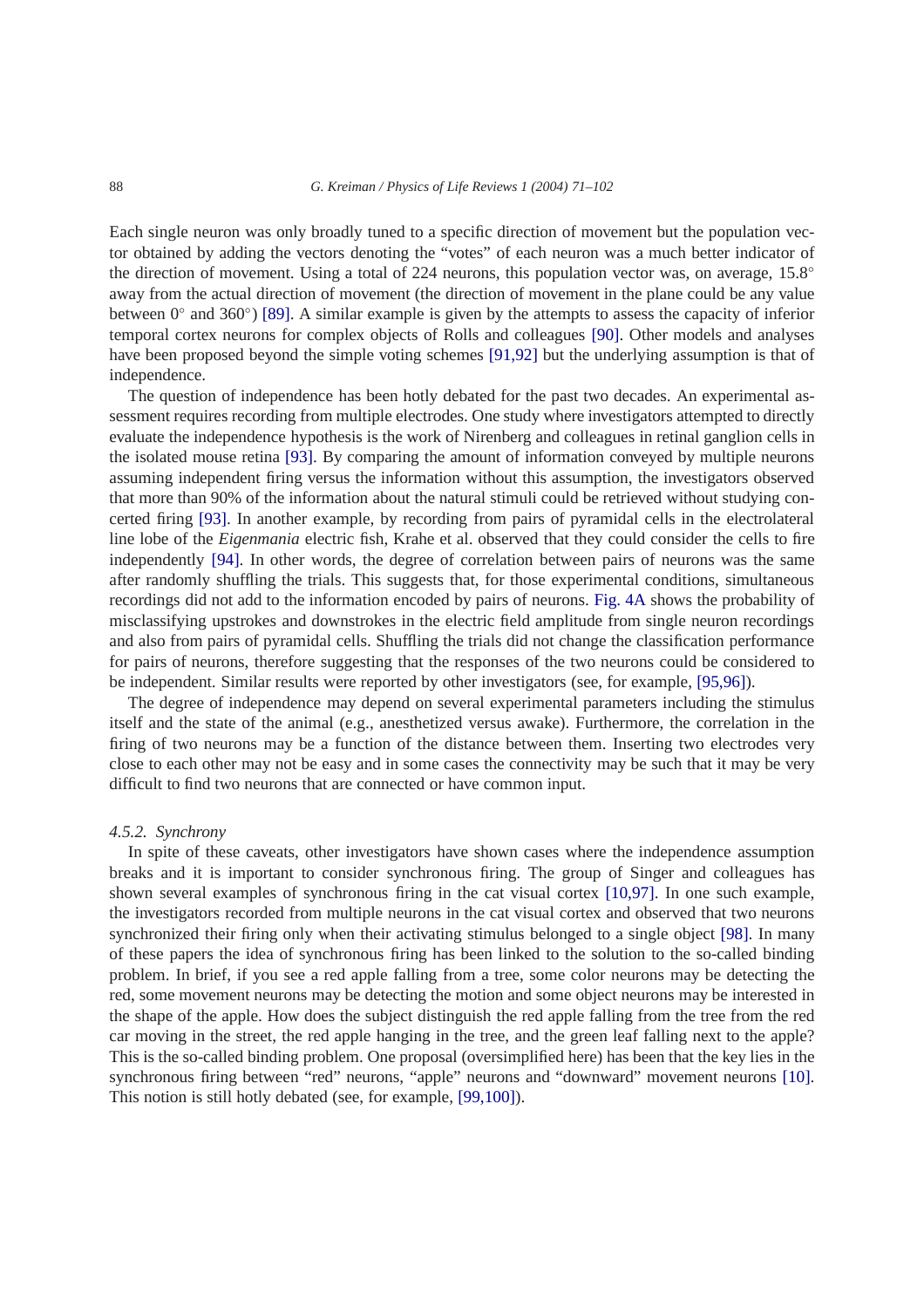$0.48$ 

 $-0.1$ 

в

Coincidences s<sup>-1</sup>  $0.24$ 



0 Time (sec)

<span id="page-18-0"></span>

Fig. 4. Examples of correlations in spike timing between two neurons. (A) Feature extraction performance by pyramidal cells in the anterior lateral line lobe of the *Eigenmania* electric fish. Pyramidal neurons signal changes in the amplitude of the electric field around the fish. The classification of upstrokes and downstrokes in the electric field is characterized here by the probability of misclassifying the stimulus, *pe*, ranging from 0.5 (chance performance) to 0 (perfect classification). The diagram shows that bursts of spikes from pyramidal cells are better indicators of environmental signals than isolated spikes. Synchronized spikes from two pyramidal neurons are even better at classifying the changes in electric field. The lack of a distinction between shuffled and non-shuffled trials suggests that neurons can be considered to fire independently under these experimental conditions. Results shown here correspond to the I-type neurons. Error bars represent standard errors of the mean. The numbers below the bars give the overall number of stimulus conditions for all cells or cell pairs analyzed (from [\[94\],](#page-29-0) with permission). (B) Change in synchrony between an attended (solid line) and unattended (dashed line) condition between two neurons recorded from macaque SII motor area. A monkey was trained to switch attention between two different tasks, a visual task and a tactile task. Steinmetz et al. found that the attentional state was correlated with the level of synchronous firing between neurons. Synchrony was assessed by the degree of correlated firing after subtracting coincidences expected by changes in firing rate. The *x*-axis indicates the time delay between the firing of the two neurons and the *y*-axis shows the number of coincidences normalized to coincidences*/*s; bin size = 50 ms Shuffling the trials significantly affected the results; this indicates that, in contrast to the example shown in part A, the neurons could not be considered to respond independently (reproduced from [\[101\],](#page-30-0) with permission).

In a different example of synchronous interactions between pairs of neurons, Steinmetz and colleagues showed that the degree of attention to different stimuli is correlated with the degree of synchrony between neurons in the somatosensory cortex of awake monkeys (Fig. 4B). Their careful statistical analysis showed that the synchrony observed between neurons is independent of changes in the firing rate of the neurons involved [\[101\].](#page-30-0) Other examples of synchronous interactions have been observed between pairs of neurons in the lateral geniculate nucleus in monkeys and also in primary visual cortex [\[8,102\].](#page-27-0)

The most dramatic demonstration to date that synchrony can have a direct role in the behavior of the organism has been the study of Stopfer and colleagues in the olfactory system of honeybees [\[103\].](#page-30-0) The

 $\overline{0.1}$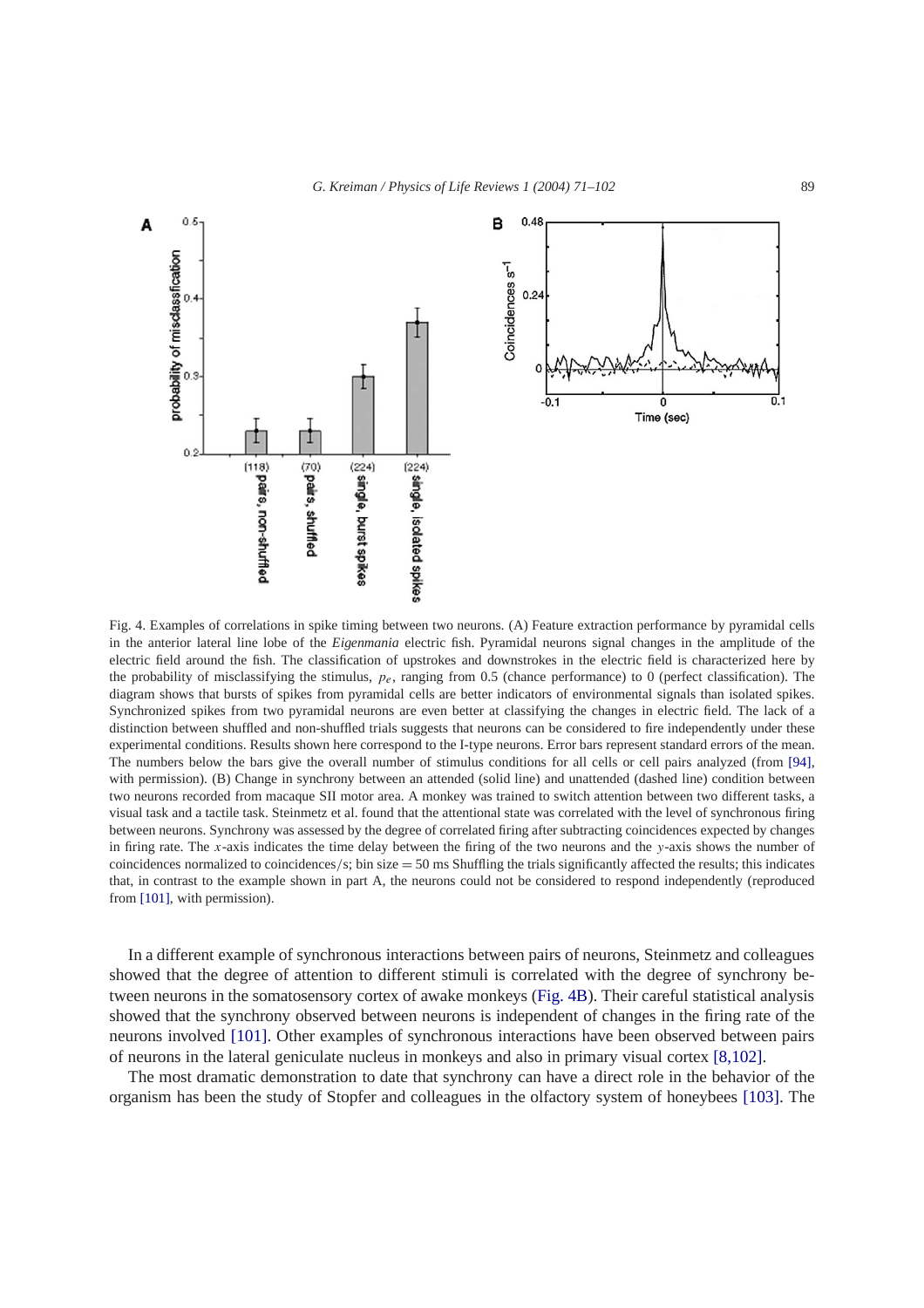<span id="page-19-0"></span>authors showed that inhibiting synchronous firing by injecting picrotoxin, a GABA<sub>A</sub> channel antagonist caused poor performance in an olfactory discrimination task. This constitutes the first direct evidence that synchrony can introduce an important dimension to encode different stimuli.

# **5. The biophysical point of view**

We have given several examples of different types of representations. These codes need to be decoded to ultimately exert any effects on behavior. At the processing stages near the motor output, the decoders can be the muscle cells themselves. Muscle cells have to interpret the commands by the pre-synaptic neurons and transform those into appropriate behavior. For other processing stages more remote from the output, a set of post-synaptic neurons is in charge of decoding and recoding. This scheme is an oversimplification. For example, it is very common in the nervous system to observe that higher stages in turn project back to earlier processing modules.

The question of how neurons can "read" the representation made by other neurons leads us to ask: How are action potentials generated, propagated and transmitted to other neurons? We do not attempt to give a detailed description of the biophysics of action potentials. Instead, here we will argue why some particular patterns of firing may be more easily transmitted to post-synaptic neurons than other patterns. For a detailed description of experimental and computational studies of the biophysics of action potentials, see [\[22,31\].](#page-27-0)

# *5.1. Action potential propagation and neurotransmitter release*

One of the first questions to ask is whether the action potential can reach the pre-synaptic terminal. Branch points where there is an impedance change can pose a challenge to the propagation of the spikes [\[22\].](#page-27-0) Given that an axon may reach several thousand targets, it is important to understand what fraction of these sites will be reached by the spike. An important study by Cox and colleagues recently showed that, at least in the large initial branches, action potentials propagate quite reliably in neocortical pyramidal cells [\[40\].](#page-28-0) Data from the smaller branches is very hard to acquire and therefore the question of the reliability of spike propagation still remains open.

When an action potential arrives at the pre-synaptic terminal, there is an influx of calcium to small microdomains that causes neurotransmitter vesicles to release their contents in a quantal fashion to the synaptic cleft. The number of vesicles released depends on the number of available vesicles and the release probability. According to the standard Katz model, the number of vesicles released can be approximated by a binomial distribution [\[16\].](#page-27-0) It has been suggested that the probabilistic nature of neurotransmitter release constitutes the main cause of failures in synaptic transmission [\[104\].](#page-30-0)

Are there particular patterns of spikes that are more likely to be transmitted than others? This is a topic that has undeservingly received rather little attention in the field. The best studied such specific pattern is a burst of action potentials. In some cases, a neuron may fire several action potentials within a short period of 10–30 ms. These bursts of spikes are typically manifested by a bimodal interspike interval distribution with a narrow peak at short ISIs for spikes belonging to a burst and a broader peak at longer intervals for isolated spikes [\[88,105\].](#page-29-0) Bursts can be triggered by depolarization caused by calcium influx to the cell. Bursts show a higher probability of being transmitted to the post-synaptic neuron (see [Fig. 5C](#page-21-0)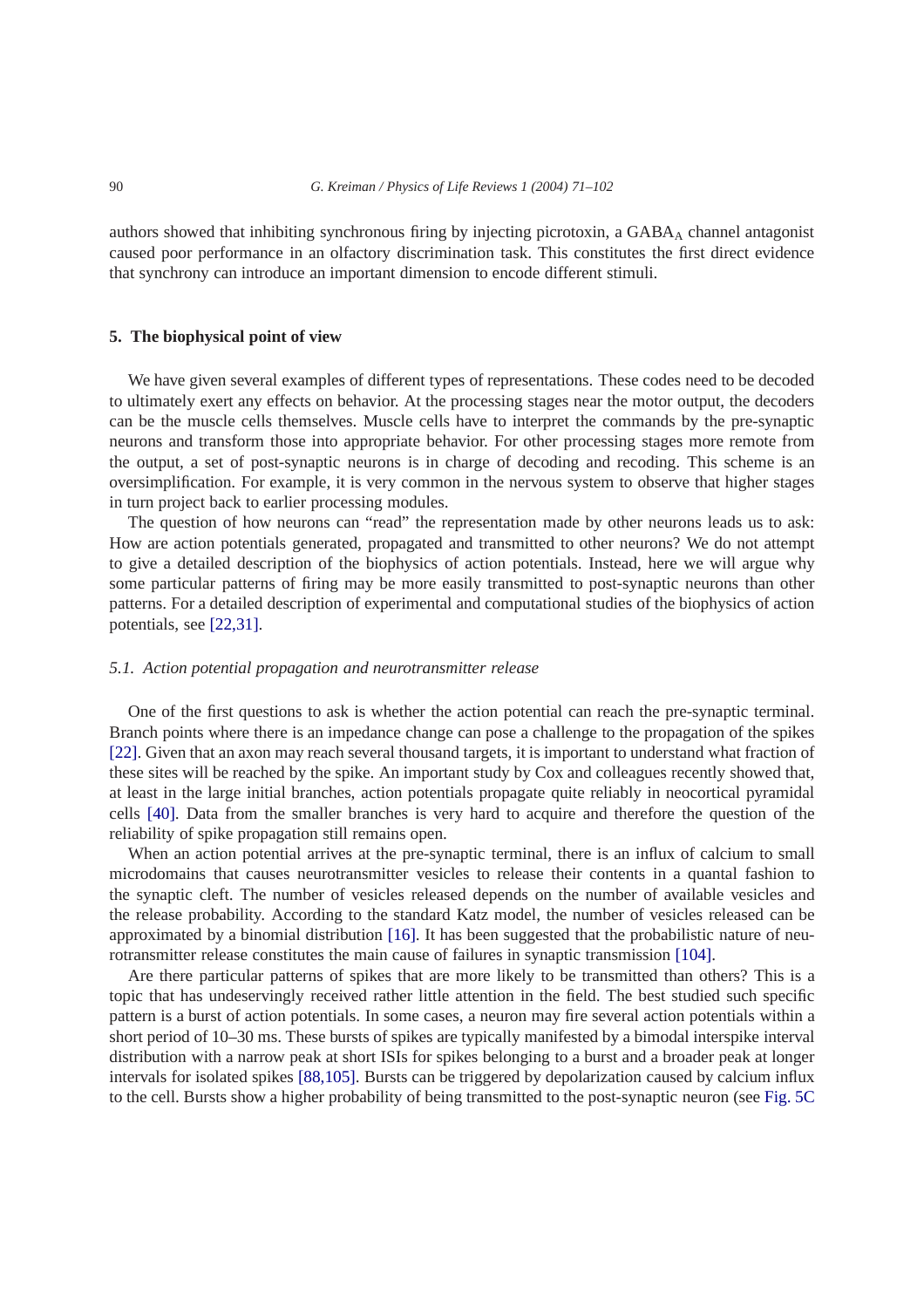<span id="page-20-0"></span>and [\[105–108\]\)](#page-30-0). Furthermore, it has been shown that bursts can outperform isolated spikes in conveying information about stimuli (see [Fig. 4A](#page-18-0) and [\[72,88,94,108–110\]\)](#page-29-0).

In addition to failures in spike propagation or neurotransmitter release, another potential source of noise is the spontaneous occurrence of action potentials. A look at most areas of the brain at any given time shows a bewildering amount of firing activity (see, for example, [\[69,80,111\]\)](#page-29-0). Any decoding mechanism at the post-synaptic level must have incorporated somehow the probability that some of the spikes (or some patterns of spikes) may have occurred spontaneously and bear little information about the stimulus. There is still little information about the reliability of propagation and neurotransmitter release of spontaneous spikes in comparison with spikes emitted during a particular task.

#### *5.2. Generation of action potentials*

Hodgkin and Huxley pioneered the research into the ionic conductances responsible for the generation and propagation of action potentials [\[16,22,112\].](#page-27-0) This has given us a considerable degree of understanding of the processes that may occur when the voltage, in most cases near the soma of the neuron, exceeds a certain threshold. In order to understand how signals are decoded at the neuronal level, we also need to study the map that relates input spikes (or input neurotransmitter concentrations) to the generation of spikes. Unfortunately, it is not easy to construct this map with the available data. How neuronal input relates to neuronal output constitutes the core of extensive debate that directly parallels the questions about coding by groups of spikes [\[22,113–115\].](#page-27-0)

According to some models, a neuron may act as a noisy integrator of large numbers of excitatory post-synaptic potentials (EPSPs [\[64\],](#page-28-0) see however [\[113\]\)](#page-30-0). Other studies suggest that the probability of generating an action potential might depend on the pattern of EPSPs arriving at different dendrites or even different locations within the same dendrite [\[116\].](#page-30-0) An important factor that may play a role in achieving the right amount of depolarization to trigger an action potential is the relative timing of multiple inputs [\[117,118\].](#page-30-0) One indication of how sensitive a neuron can be to timing differences is given by the study of changes in synaptic strength. Bi and Poo have shown that differences of less than 10 ms between an EPSP and a post-synaptic spike can dramatically change the direction of change in strength of a synapse (see [Fig. 5A,](#page-21-0) [\[119\]\)](#page-30-0). Another study also suggests that the relative timing of inputs may play an important role. As discussed in [Section 4.1,](#page-10-0) in many cases the standard deviation of the interspike interval distribution is very close to the mean value; this is typical of a Poisson process. What kind of inputs can give rise to such variable responses? Zador and Stevens showed that synchronous input, but not purely excitatory or mixed excitatory and inhibitory input, can give rise to responses with a level of variability that is similar to that observed in vivo [\(Fig. 5B\)](#page-21-0).

## *5.3. Where do action potentials go?*

Another important aspect of the decoding process is who receives the information. By and large, where neurons project to has been largely ignored in many electrophysiological experiments. Wiring, however, can be part of the code. As an example, it has been shown in several areas of the brain that neurons form topographical maps of the environment (see, for example, [\[16,75,94,120\]\)](#page-27-0). Part of the experimental difficulty is that an electrophysiologist registering the activity of a neuron with an extracellular electrode rarely knows with precision where the neuron may project. One experimental approach towards finding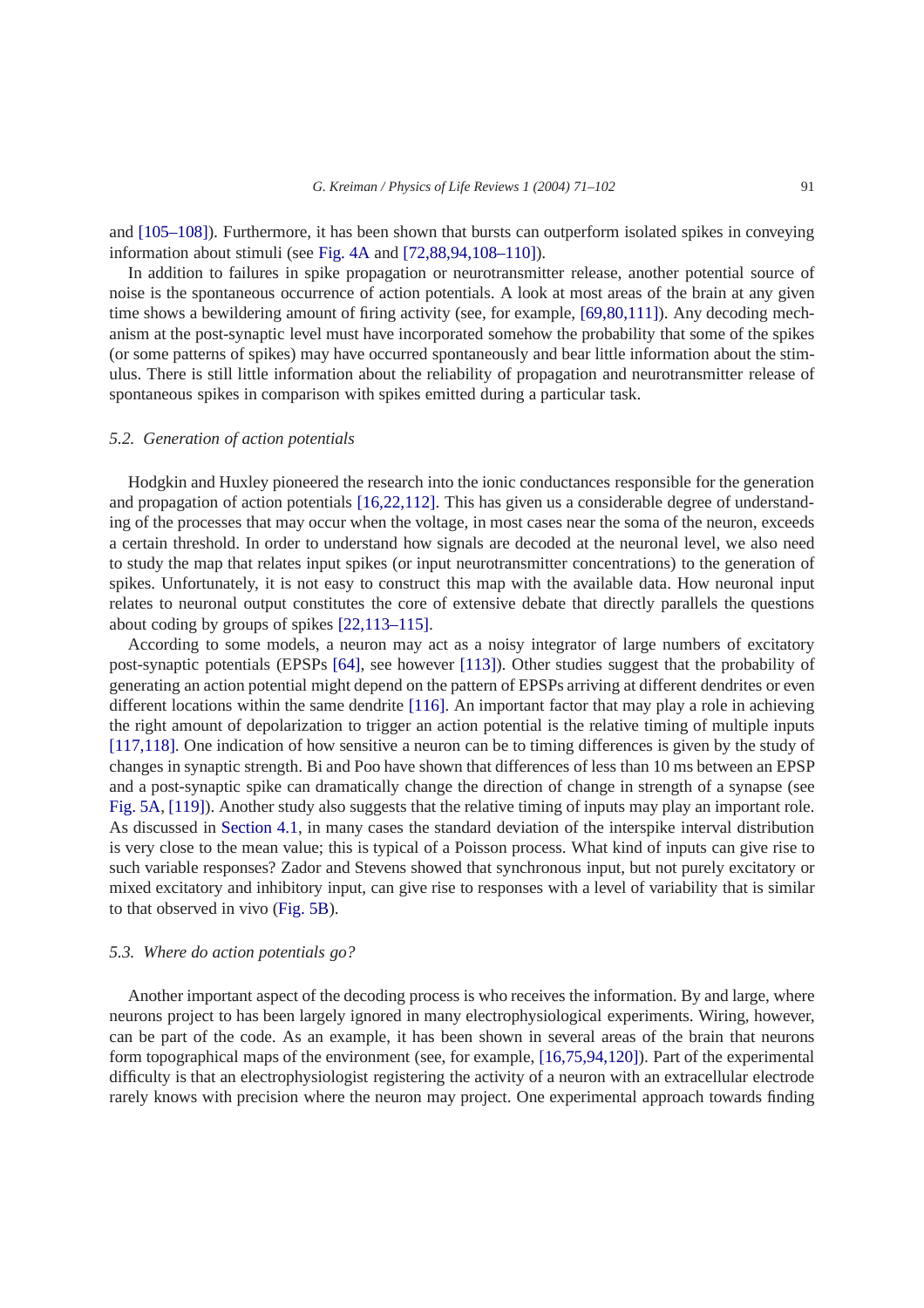<span id="page-21-0"></span>

Fig. 5. Spiking patterns that may lead to enhanced transmission and neurotransmitter release. (A) Small differences in timing between a pre-synaptic spike and a post-synaptic EPSP can exert a major influence in synaptic strength. The figure shows the change in excitatory post-synaptic current (EPSC) measured 30 minutes after stimulation of hippocampal neurons in culture as a function of the relative timing between excitatory post-synaptic potentials (EPSP) and a post-synaptic action potential. The scheme on the top shows the relative timing between EPSP and action potential. A positive change in EPSC indicates synaptic potentiation whereas a negative change shows synaptic depression. Note that there is a narrow band around  $\Delta t = 0$  ms that can change the direction of change from potentiation to depression (reproduced from [\[119\],](#page-30-0) with permission). (B) Synchronous firing leads to irregular spike trains. This figure shows the effect of different kinds of input  $(E =$  purely excitatory input,  $E/I$  = mixed excitatory and inhibitory input, sync. = synchronous input) on the degree of irregularity of the post-synaptic spike train. Irregularity of the spike train is assessed by the coefficient of variation (CV) of the interspike interval distribution. A Poisson process shows  $CV = 1$  (dotted line); CV values very close to 1 are observed in electrophysiological recordings in vivo in cortex. Error bars indicate standard errors of the mean (reproduced from [\[114\],](#page-30-0) with permission). (C) Effectiveness of spikes in bursts to elicit a post-synaptic action potential. Cumulative probability distribution of generating a post-synaptic action potential as a function of the number of spikes per burst in the pre-synaptic neuron. This study was based on electrophysiological recordings in the cat visual cortex using sine wave gratings as stimuli. Putative connectivity was defined by a shifted and short-latency peak in the cross-correlogram of responses between the pre- and post-synaptic neurons. The data show that bursts of several spikes are more reliable than isolated spikes in eliciting spiking activity in the next information processing stage (reproduced from [\[105\],](#page-30-0) with permission).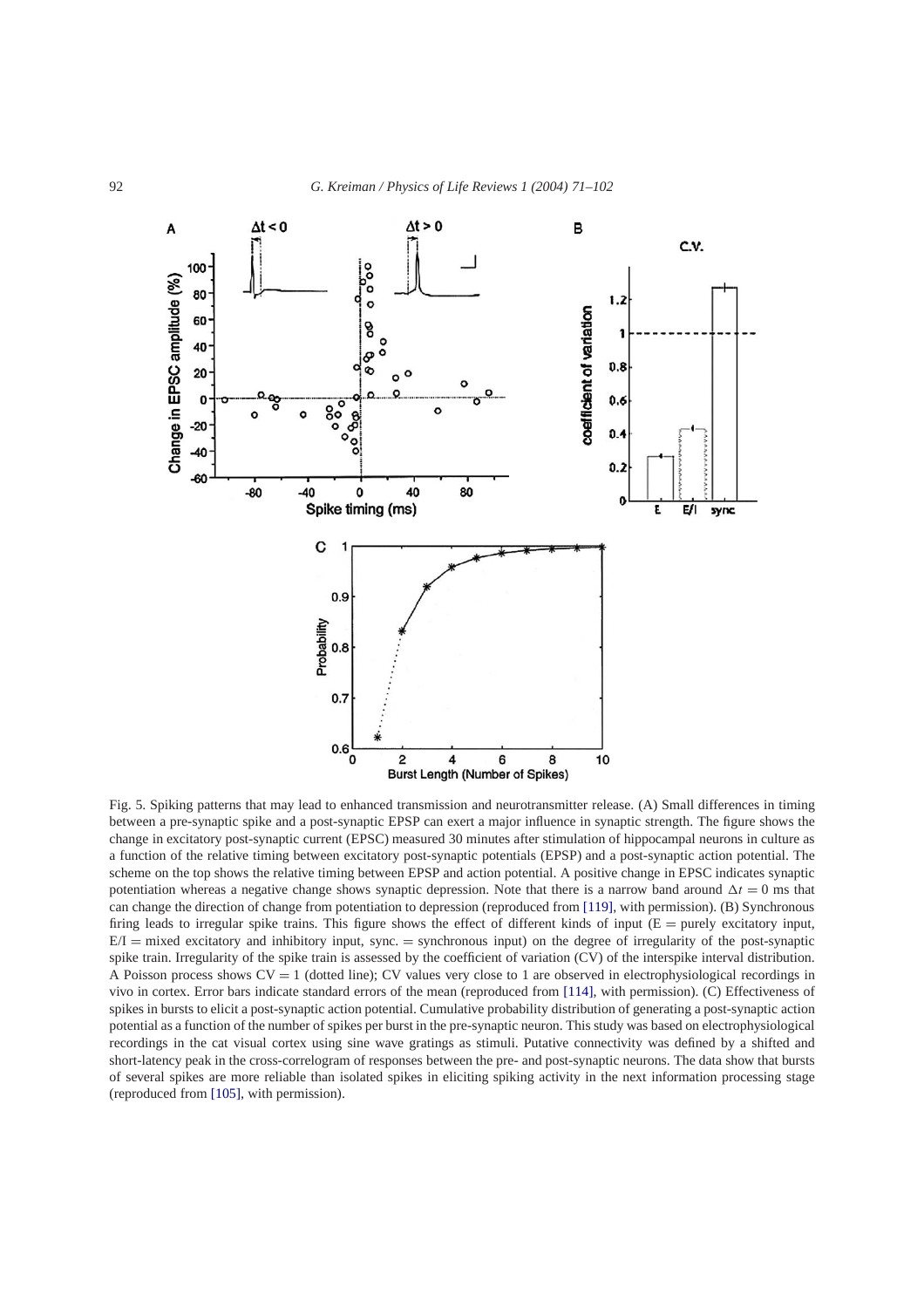<span id="page-22-0"></span>out the projections of a neuron is to inject a tracer [\[94\].](#page-29-0) This may be possible, though laborious, for some species, but it is not always feasible in the context of electrophysiology in some animals like macaques.

At least in principle, the message conveyed by a neuron may depend on who receives the signal. A given spiking pattern by a neuron in inferior temporal cortex may be decoded differently by the target neurons in the amygdala than by the target neurons in the prefrontal cortex. A deeper understanding of the decoding process could arise from knowledge of the detailed anatomy of neuronal connections.

#### **6. Correlations and cause**

The examples of coding schemes discussed in [Section 4](#page-10-0) show correlations between neurophysiological variables (such as particular patterns of action potentials) and actions or percepts. However, physiological measurements per se do not establish a causal link between neuronal activity and perception or action. The distinction between cause and correlation is an important one because it may help us better understand the functional role of a particular coding scheme. Unfortunately, establishing a causal link between physiology and perception or behavior constitutes, in general, an extremely difficult task given the methods and technologies available today.

One important clue towards understanding the relationship between activity in a given brain area and perception comes from brain lesions. For example, ablation of area IT in the macaque monkey brain causes impairment in the monkey's ability to visually discriminate between objects [\[46\].](#page-28-0) As discussed in [Section 3.1,](#page-5-0) current lesion techniques still involve very large numbers of neurons [\(Fig. 1B\)](#page-6-0). This is particularly true in humans where neurological lesions are poorly defined and rarely involve exclusively one area. Therefore, lesions can provide fundamental data and can direct attention to the area of the brain to study, but they do not provide mechanistic details about coding at neuronal resolution.

Another line of evidence to establish a causal link comes from stimulation studies. The most important non-invasive method to stimulate the human brain is transcranial magnetic stimulation (TMS, see, for example, Refs. [\[121,122\]\)](#page-30-0). The spatial resolution of this technique is on the order of 1 cm, which means that TMS probably interferes with the activity of at least hundreds of thousands of neurons [\(Fig. 1B\)](#page-6-0). The invasive nature of electrical microstimulation makes it very difficult to directly stimulate the human brain. However, under particular circumstances, it has been possible to invasively stimulate the human brain while the subjects are conscious. Some classical and intriguing stimulation studies in the human brain were performed in epileptic patients by Penfield and colleagues [\[123\].](#page-30-0) In some striking examples, patients would recall faces, events or places during stimulation of the temporal lobe. Recent examples of the usage of this technique on epileptic patients can be seen in the work of Libet, Ojeman, Fried and colleagues [\[124–126\].](#page-30-0) The difficult nature of these experiments precludes from drawing strong statistical conclusions. However, it is reassuring and suggestive that it is possible to elicit complex perceptual states by stimulation of groups of neurons in the temporal lobe.

It is possible to perform more detailed and elaborate microstimulation studies in monkeys. A series of landmark studies by Newsome and colleagues has revealed that stimulation within the MT cortical area in macaques can bias the performance of the monkey in a motion discrimination task [\[127\].](#page-30-0) In a typical situation, the animal was presented with a series of randomly moving dots. If a certain percentage of dots move coherently in the same direction instead of randomly, the subject can discriminate this dominant direction of motion and motion-selective neurons in MT are strongly activated. The task becomes trivial for 100% coherence and performance is at chance levels for 0% coherence. Newsome's group showed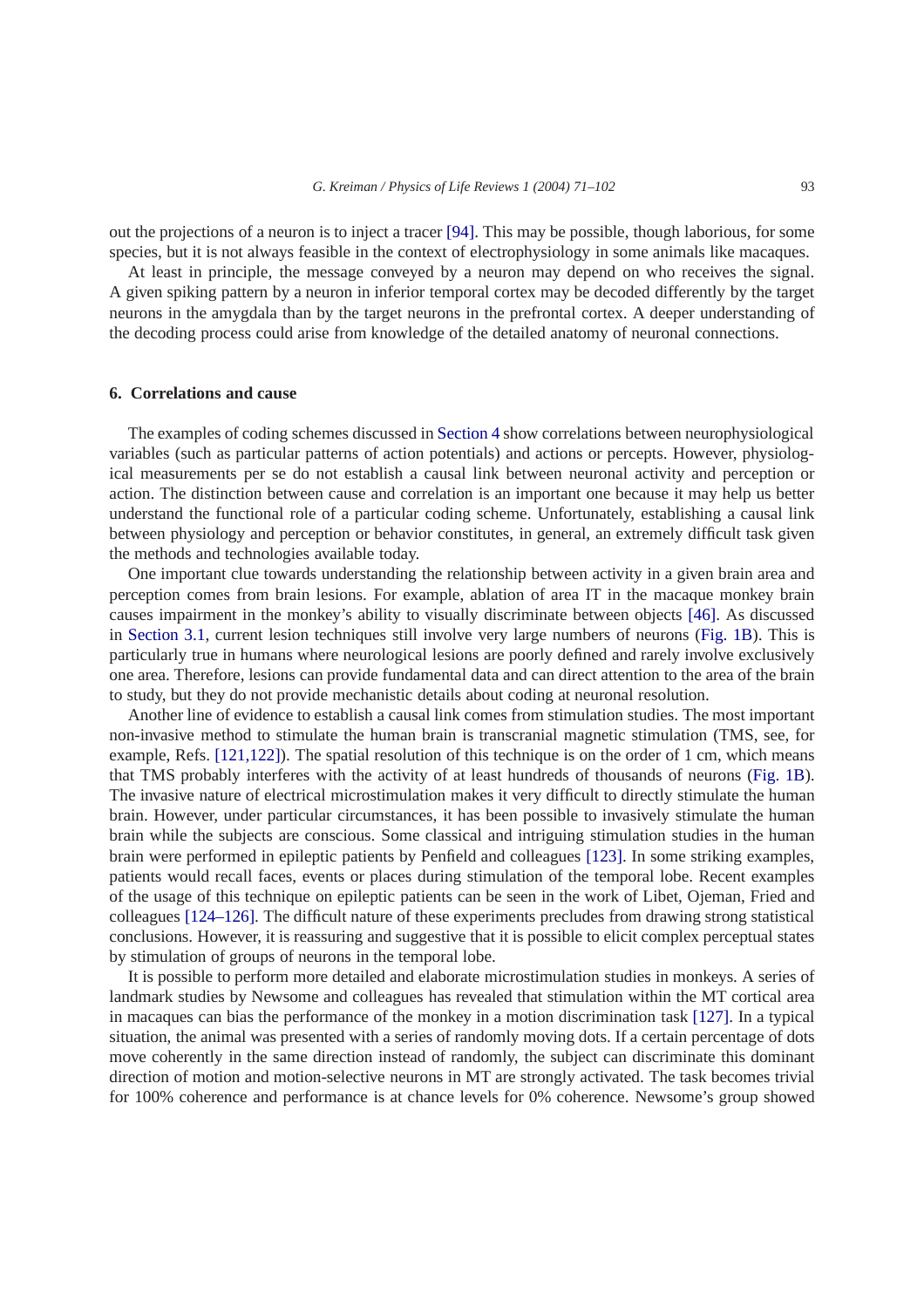<span id="page-23-0"></span>

Fig. 6. Microstimulation of cortical neurons to assess causality. (A) Microstimulation in visual area MT can bias the decision of the monkey in a motion discrimination task. A monkey was shown dots moving randomly in the screen. When a given percentage of dots moved coherently in one direction, the monkey had to discriminate the direction of motion; performance increased with higher percentages of coherent dots. For a correlation of 0%, the decision is arbitrary. The investigators recorded extracellular neuronal activity; performance here denotes the proportion of times that the animal reported the direction of motion aligned to the preferred direction of the recorded neurons. Open symbols indicate trials without electrical microstimulation whereas solid symbols indicate trials where electrical current was injected through the recording electrode. Microstimulation shifts the psychometric curve up suggesting that it biased the monkey's perception of motion direction (reproduced from [\[127\],](#page-30-0) with permission). (B) Microstimulation in area 3b within motor area S1 in the monkey brain. In this experiment, the monkey was trained to discriminate the frequency of tactile vibration. A first stimulus was presented at 20 Hz and then a second comparison stimulus was presented at a different frequency. The task was to assess which frequency was higher. The solid circles indicate trials where the second stimulus was an actual tactile stimulus whereas the open circles represent cases where the second stimulus was electrical microstimulation in the absence of any tactile stimulation. Remarkably, performance during microstimulation trials was indistinguishable from that during real stimulation trials (reproduced from [\[132\],](#page-31-0) with permission). (C) Electrical stimulation of a single layer 6 neuron in the rat motor cortex can elicit deflection of the rat's whisker. The left plot shows the displacement of the whisker and the intracellular potential of an individual neuron in a single trial. Large deviations of the intracellular potential correspond to action potentials. The right plot shows the average of 30 single neuron stimulation trials and 30 control trials. The dashed line indicates the onset of stimulation (reproduced from [\[134\]](#page-31-0) with permission).

that extracellularly stimulating in an area near neurons that prefer a certain direction of motion biases the performance of the monkey in that direction (Fig. 6A). These remarkable observations provide an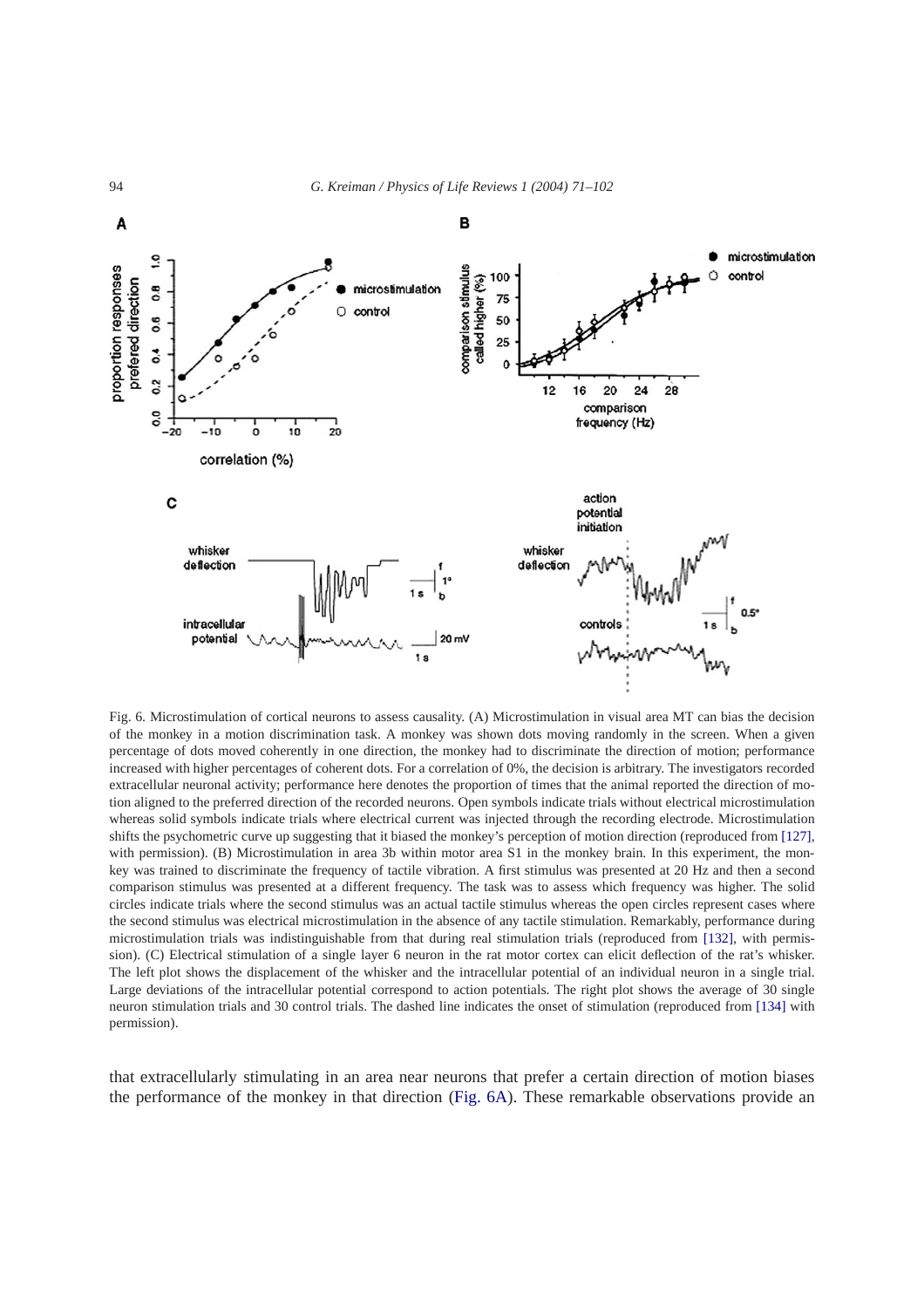<span id="page-24-0"></span>important link between neuronal activity and the perception of motion (the assumption being here that perception is correlated with the behavior of the animal [\[128,129\]\)](#page-30-0). This work was followed by several other microstimulation studies (see, for example, [\[130,131\]\)](#page-31-0).

Would it be possible to elicit a perceptual state in the absence of any stimulus, just by electrical microstimulation? Romo and colleagues showed that microstimulation in somatosensory area S1 in the absence of any sensory input can elicit a perception that seems to be indistinguishable from that occurring in the presence of a real stimulus [\(Fig. 6B,](#page-23-0) [\[132\]\)](#page-31-0). Monkeys were trained to discriminate between two trains of tactile stimulation by indicating which one had higher frequency. When the second tactile stimulus was replaced by electrical microstimulation in area S1, the animals could still perform the task at a level that was statistically not different from the one with a real stimulus.

The exact extent and spread of microstimulation is unclear [\[133\].](#page-31-0) It seems likely that the studies reported above involve the activation of large ensembles of neurons (perhaps on the order of several cortical columns). While these studies provide important insights about the putative causal relationship between neuronal activity and perception or behavior, they still do not directly answer what the coding mechanisms are. It is extremely hard to disambiguate different coding schemes such as the ones described in [Section 4](#page-10-0) by using microstimulation. Furthermore, it is possible to argue that the actual effect of microstimulation is due to the activation of another area which is elicited by microstimulation only as a secondary effect. The involvement of large numbers of neurons precludes the direct study of how spikes encode information. Recently, Brecht and colleagues have provided the most direct evidence to date that stimulation of an individual neuron can be related to, in this case, eliciting a particular motor output [\[134\].](#page-31-0) By recording intracellularly from a neuron in the motor cortex of rats, they were able to induce whisker deflections by injecting enough current to drive the neuron to fire multiple action potentials [\(Fig. 6C\)](#page-23-0). Furthermore, the whisker motor output depended on the pattern of electrical stimulation and on the stimulation layer. This kind of experiment is almost impossible to conduct in humans. Establishing such a direct link between perception and the activity of an individual neuron may be difficult in most cases given that the behavioral repertoire in which animals are tested is limited.

# **7. Directions**

We finish this review by highlighting some questions that we consider will be important in advancing the field. While some of these are areas of active research others seem to be largely neglected, partly because of the experimental difficulties involved.

(i) As discussed in [Section 5,](#page-19-0) action potentials need to propagate through axons, reach the pre-synaptic terminals and lead to neurotransmitter release. It will be important to understand the process that leads from the generation of action potentials to neurotransmitter release in further detail. For example, do certain spike patterns and certain interspike intervals (in addition to bursts) show higher probability of eliciting neurotransmitter release than others? Under what circumstances will isolated spikes lead to neurotransmitter release? Is there a particular processing or signaling mode that can distinguish spontaneous spikes from stimulus related spikes? Do different coding schemes require different types of neurons and synapses? To what extent are the coding mechanisms determined by the type of input?

(ii) Few experimenters insert multiple electrodes in spite of the fact that the basic technology is a couple of decades old [\[2,135\].](#page-27-0) This implies that the studies are restricted to studying the responses of individual neurons or assuming independence in the responses of separate neurons. However, as discussed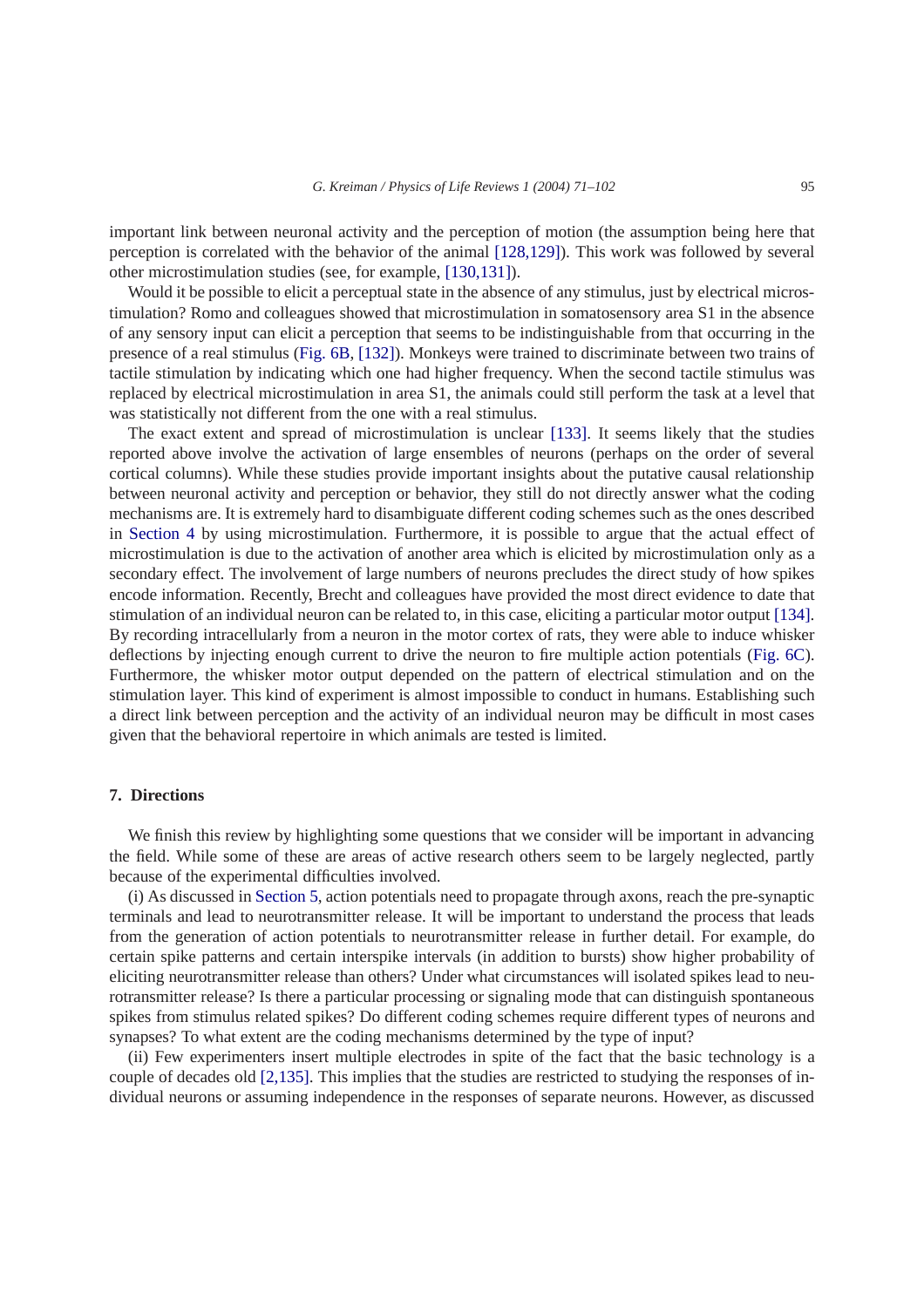in [Section 4.5.2,](#page-17-0) several investigators have shown that correlated firing can increase the amount of information conveyed by groups of neurons. The degree to which correlated firing represents information that is independent of changes in firing rate still remains controversial. Whether synchronous firing constitutes a mechanism to enhance post-synaptic response or to bind specific features into a whole also remains a matter of heated debate. What proportion of neurons show concerted firing? How does concerted firing depend on the distance between the neurons and on the neuronal types? Are there other mechanisms of population coding? It is likely that novel and important insights will emerge from recording from larger ensembles of neurons.

(iii) An important coding dimension is the spatial arrangement of selective neurons. In many cases, investigators have observed a topographical map where adjacent neurons code for similar features in stimulus space [\[16,55,76\].](#page-27-0) While we think that the ultimate details about coding will depend on the study of spikes and single neurons, it may be important to study in further detail the activity from local field potentials. The simple observation that LFPs show selectivity [\[36,91\]](#page-27-0) suggests that the average activity of large numbers of neurons within a small region is not just noise. The selectivity from LFPs is not entirely redundant with the information carried by spikes, suggesting that there may be emergent channels of information that may become apparent only by studying multiple neurons. Furthermore, in some cases, it has been reported that the relationship between spikes and the LFP is important (e.g., the phase between the two signals [\[12,136\]\)](#page-27-0).

(iv) What constitutes noise to some investigators may be an important part of the signal for others. It has been observed that repeated presentations of the same stimulus in higher cortical areas lead to widely different times of action potentials [\(Section 4.1](#page-10-0) and Ref. [\[4\]\)](#page-27-0). This is partly what led to the idea of a rate code. However, some other investigators have suggested that this timing noise would turn out to be a very important signal if looked at appropriately (e.g., in conjunction with the responses of other neurons).

(v) Although several investigators have studied the structure of neural circuits, efforts in neuroanatomy have substantially diminished. In order to fully understand coding, we will need to know who sends information to the neurons under study and whom these neurons talk to (see [Section 5.3\)](#page-20-0). Details about connectivity are not easy to acquire and require laborious efforts. For example, consider the case of a neuron in inferior temporal cortex. In which layer is this neuron located? Does it receive feed-forward input from pyramidal neurons in V4? Does it receive inhibitory connections from interneurons? What kind of interneurons? Any feedback from frontal cortex or other areas? Any direct input from other ventral or dorsal visual areas? Does it project to pyramidal neurons? What type of frontal cortex neurons does it project to? Does it also send the information to the entorhinal cortex and/or to the amygdala? To complicate matters further, some investigators have suggested that the particular location of synaptic spines (specializations within dendrites that receive a large fraction of excitatory synapses) may be relevant [\[137\].](#page-31-0)

(vi) Not all neurons are equal. The responses of a pyramidal cell in layer 4 may be completely different from those of an interneuron in layer 2 in terms of the spiking patterns, the input and output projections, etc. It is still unclear how many different types of neurons there are [\[138\].](#page-31-0) It will be interesting to be able to characterize neurons in terms of their firing patterns, their functional selectivities, and also their gene expression, morphology and connectivity.

(vii) The distinction between correlation and causation is important to separate coding from epiphenomena or indirect correlations [\(Section 6\)](#page-22-0). We need novel tools to study the causal relationship (if any) between particular spiking patterns of certain neurons and perception or action. Microstimulation will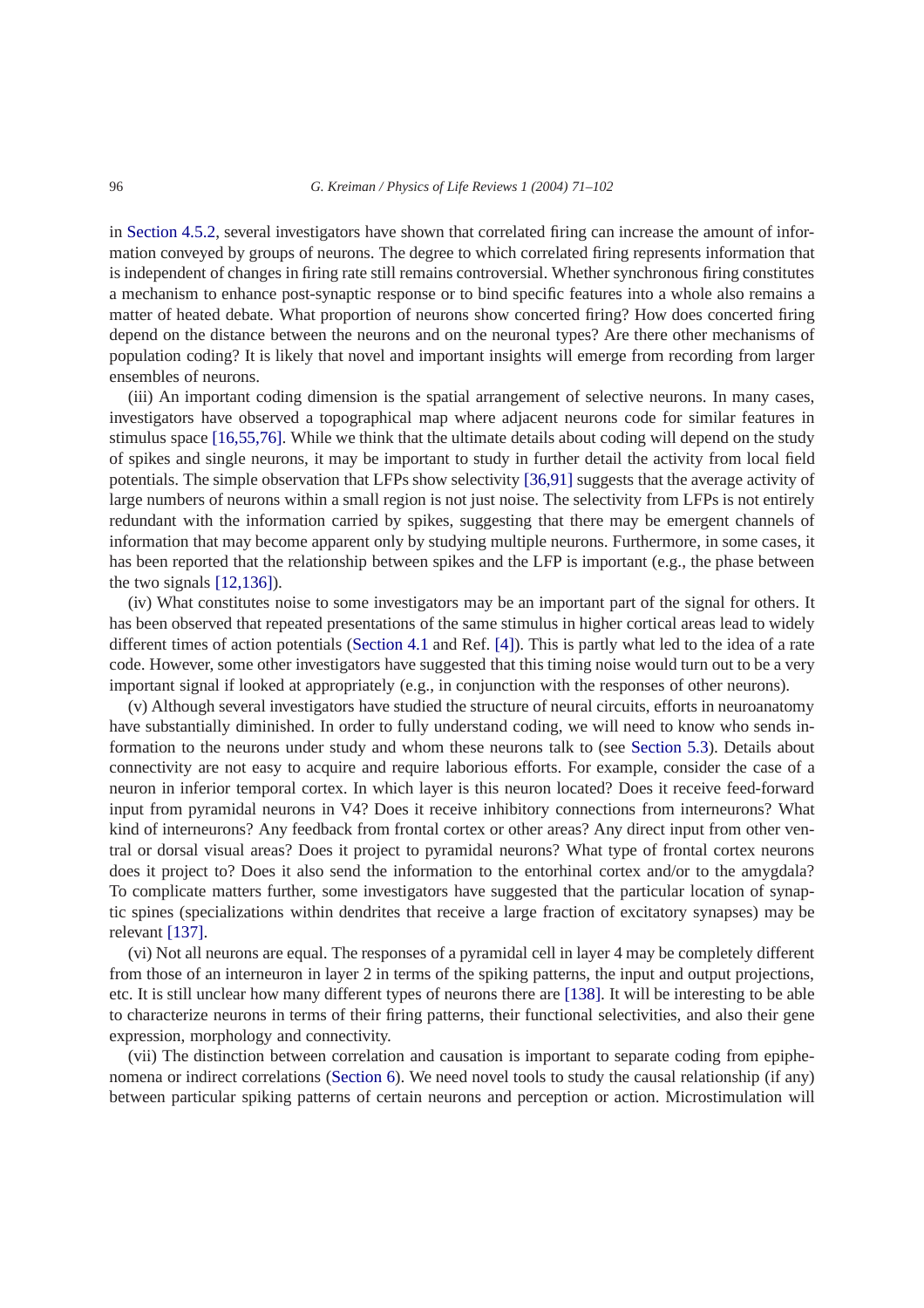need to be refined to better understand how many neurons are being activated (and what types of neurons and how). It will also be interesting to stimulate from multiple nearby electrodes.

(viii) Current lesion techniques have provided fundamental insights but they lack the specificity required to understand mechanistic aspects of coding at the neuronal level. It seems that specificity in ablating specific neuronal types or neuronal networks will come from molecular biology tools. For example, we may ask: what would change in the selectivity of a pyramidal neuron in layer 4 in inferior temporal cortex if we could temporarily silence all the GABA-ergic interneurons that project to it? This would require a selective molecular marker of those interneurons and then neuronal silencing techniques [\[139,140\].](#page-31-0) One difficulty with this line of ideas is that molecular biology tools are well established in flies and mouse (e.g., making transgenic or knock-out mice). However, some cognitive questions are hard to study in mice (e.g., the visual system of mice is quite poor compared to primates). On the other hand, developing the molecular biology tools for macaque monkeys seems to be quite expensive and complicated. One promising technique to circumvent these difficulties is the usage of virus that can be topically applied [\[141\].](#page-31-0)

This constitutes only a small sample of important questions that come up in the study of neuronal codes. Progress in some of these areas is taking place rapidly. For example, methods are becoming more common to record from large ensembles of neurons [\[142\]](#page-31-0) and neuroscientists are becoming ever more interested in applying molecular tools, e.g., [\[143,144\].](#page-31-0)

# **8. Summary**

We have described several different strategies that neurons use in different systems to encode information about the environment, internal processing or motor output. These strategies include rate coding, sparse coding, encoding by spike timing and encoding by concerted firing of multiple neurons. For any type of neuronal representation, there should also be a corresponding mechanism that can interpret and process the corresponding spike patterns. This establishes a direct relationship between encoding and the biophysics of generation and propagation of action potentials. Evidence of correlations between spike patterns and sensory stimuli or motor output still does not provide evidence for the functional significance of a coding scheme. A full understanding of neural coding would require proving that the spiking activity can be causally linked to the stimulus or behavior. The combination of tools from molecular biology, biophysics, electrophysiological recordings and microstimulation promises to provide many novel insights in the near future about how neurons encode information.

# **Acknowledgements**

We would like to thank Tommy Poggio, Mariela Zirlinger, Thomas Serre, Srinivas Turaga, Ryan Rifkin and David Cox for discussions and comments on the manuscript, all the authors who have given permission to reproduce their figures and the CBCL at MIT for support. G.K. is supported by a Whiteman fellowship.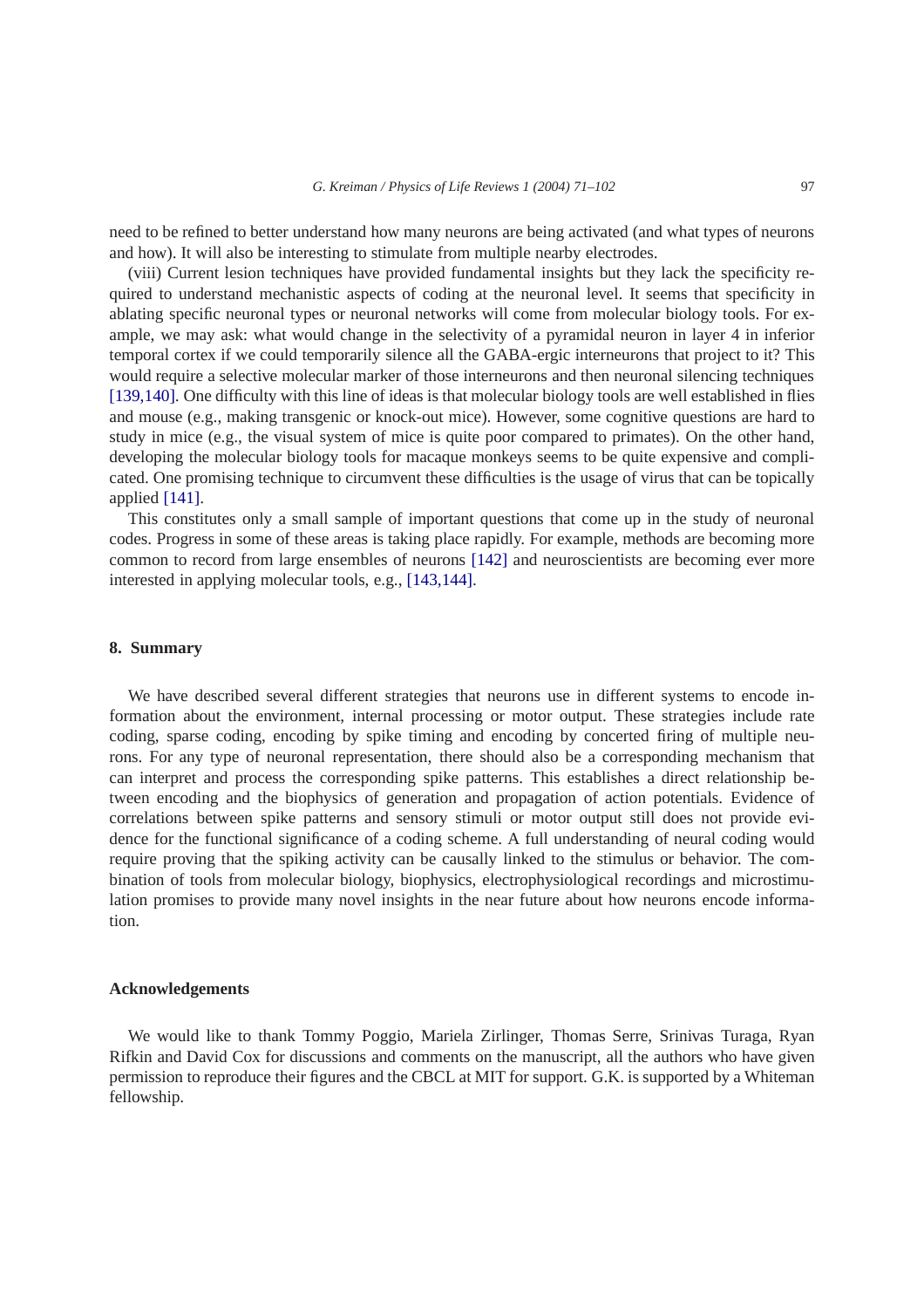## <span id="page-27-0"></span>**References**

- [1] Finger S. Minds behind the brain: A history of the pioneers and their discoveries. New York: Oxford Univ. Press; 2000.
- [2] Perkel D, Bullock T. Neural coding. Neurosci. Res. Prog. Sum. 1968;3:405–527.
- [3] Meister M. Multineuronal codes in retinal signaling. Proc. Natl. Acad. Sci. USA 1996;93:609–14.
- [4] Shadlen MN, Newsome WT. The variable discharge of cortical neurons: Implications for connectivity, computation and information coding. J. Neurosci. 1998;15:3870–96.
- [5] Abbott LF. Decoding neuronal firing and modelling neural networks. Q. Rev. Biophys. 1994;27:291–331.
- [6] Koch C, Laurent G. Complexity and the nervous system. Science 1999;284:96–8.
- [7] Rieke F, Warland D, van Steveninck R, Bialek W. Spikes. Cambridge, MA: MIT Press; 1997.
- [8] Usrey WM, Reid RC. Synchronous activity in the visual system. Annu. Rev. Physiol. 1999;61:435–56.
- [9] Bair W. Spike timing in the mammalian visual system. Curr. Oppin. Neurobiol. 1999;9:447–53.
- [10] Engel A, Singer W. Temporal binding and the neural correlates of sensory awareness. Trends Cogn. Sci. 2001;5:16–25.
- [11] Abeles M. Corticonics. Cambridge: Cambridge Univ. Press; 1991.
- [12] Laurent G. Olfactory network dynamics and the coding of multidimensional signals. Nat. Rev. Neurosci. 2002;3:884–95.
- [13] deCharms R, Zador A. Neural representation and the cortical code. Annu. Rev. Neurosci. 2000;23:613–47.
- [14] Lestienne R. Spike timing, synchronization and information processing on the sensory side of the central nervous system. Progr. Neurobiol. 2001;65:545–91.
- [15] Alberts B, Bray D, Lewis J, Raff M, Roberts K, Watson JD. Molecular Biology of the Cell. Third ed. New York: Garland; 1994.
- [16] Kandel E, Schwartz J, Jessell T. Principles of Neural Science. Fourth ed. New York: McGraw–Hill; 2000.
- [17] Wandell BA. Foundations of Vision. Sunderland, MA: Sinauer; 1995.
- [18] Shannon CE. A Mathematical theory of communication. Bell Syst. Tech. J. 1948;27:379–423.
- [19] Optican LM, Richmond BJ. Temporal encoding of two-dimensional patterns by single units in primate inferior temporal cortex: III. Information theoretic analysis. J. Neurophysiol. 1987;57:162–78.
- [20] Bialek W, Steveninck R, Warland D. Reading a neural code. Science 1991;252:1854–7.
- [21] Kreiman G, Krahe R, Metzner W, Koch C, Gabbiani F. Robustness and variability of neuronal coding by amplitude sensitive afferents in the weakly electric fish *Eigenmannia*. J. Neurophys. 2000;84:189–204.
- [22] Koch C. Biophysics of Computation. New York: Oxford Univ. Press; 1999.
- [23] Glickstein M. The discovery of the visual cortex. Sci. Am. 1988;September:84-91.
- [24] Newsome W, Pare E. A selective impairment of motion perception following lesions of the middle temporal visual area (MT). J. Neurosci. 1988;8:2201–11.
- [25] Gross CG. How inferior temporal cortex became a visual area. Cereb. Cortex 1994;5:455–69.
- [26] Tanaka K. Neuronal mechanism of object recognition. Science 1993;262:685–8.
- [27] Logothetis NK, Pauls J, Poggio T. Shape representation in the inferior temporal cortex of monkeys. Curr. Biol. 1995;5:552–63.
- [28] Logothetis NK, Sheinberg DL. Visual object recognition. Annu. Rev. Neurosci. 1996;19:577–621.
- [29] Riesenhuber M, Poggio T. Hierarchical models of object recognition in cortex. Nat. Neurosci. 1999;2:1019–25.
- [30] Logothetis NK. The underpinnings of the BOLD functional magnetic resonance imaging signal. J. Neurosci. 2003;23:3963–71.
- [31] Johnston D, Wu SM. Foundations of Cellular Neurophysiology. Cambridge, MA: MIT Press; 1995.
- [32] Raichle M. Visualizing the mind. Sci. Am. 1994:58-64.
- [33] Halgren E, Raij T, Marinkovic K, Jousmaki V. Hari R. Cognitive response profile of the human fusiform face area as determined by MEG. Cereb. Cortex 2000;10:69–81.
- [34] Srinivassan R, Russell D, Edelman G, Tononi G. Increased synchronization of neuromagnetic responses during conscious perception. J. Neurosci. 1999;19:5435–48.
- [35] Pauling L, Coryell C. The magnetic properties and structure of hemoglobin, oxyhemoglobin and carbonmonoxyhemoglobin. Proc. Natl. Acad. Sci. USA 1936;22:210–6.
- [36] Logothetis N, Pauls J, Augath M, Trinath T, Oeltermann A. Neurophysiological investigation of the basis of the fMRI signal. Nature 2001;412:150–7.
- [37] Logothetis N. The neural basis of the blood-oxygen-level-dependent functional magnetic resonance imaging signal. Philos. Trans. R. Soc. London B Biol. Sci. 2002;357:1003–37.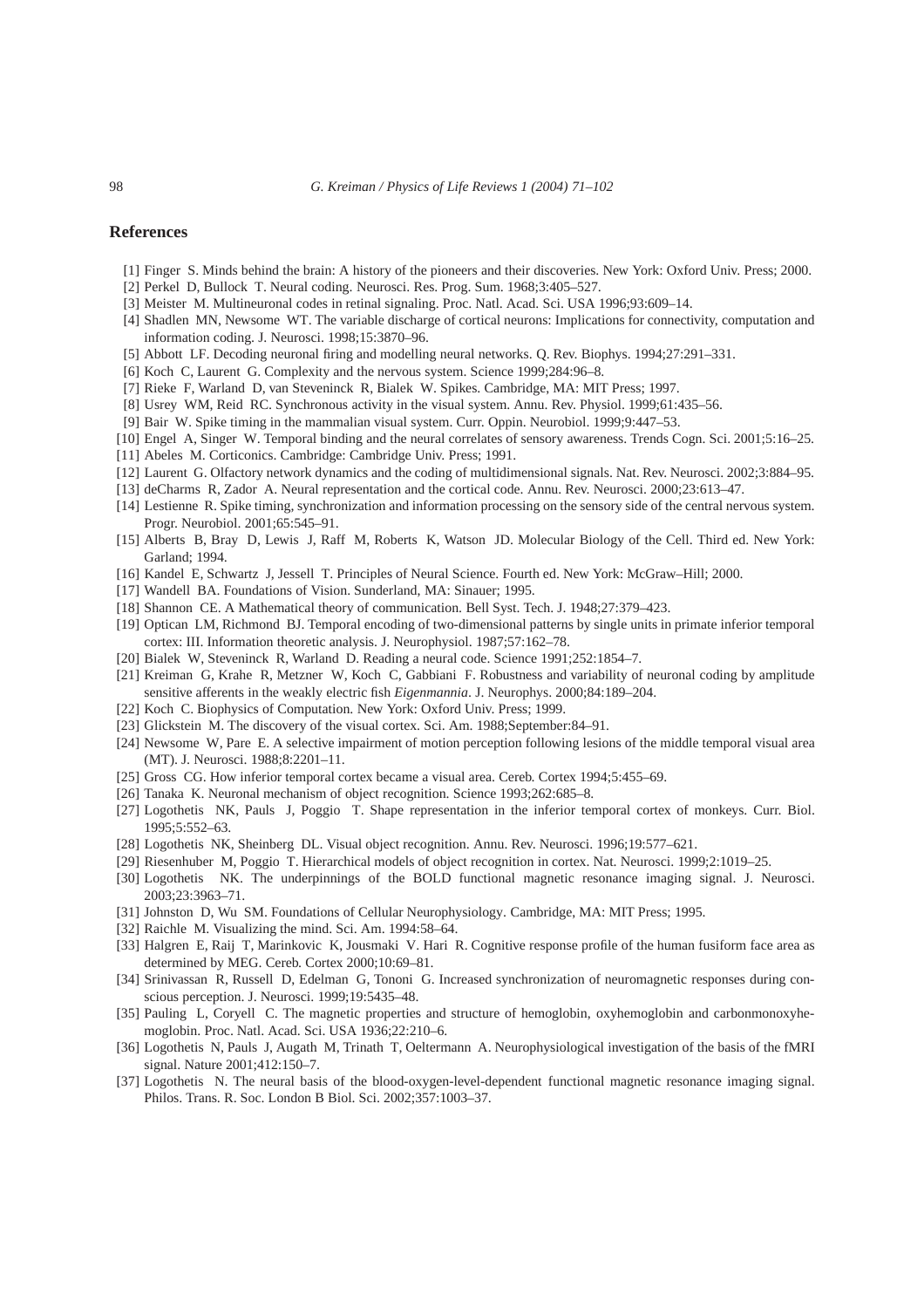- <span id="page-28-0"></span>[38] Mrsic-Flogel T, Hübener T, Bonhoeffer T. Brain mapping: New wave optical imaging. Curr. Biol. 2003;13:778–80.
- [39] Chapman B, Stryker M, Bonhoeffer T. Development of orientation preference maps in ferret primary visual cortex. J. Neurosci. 1996;16:6443–53.
- [40] Cox C, Denk W, Tank D, Svoboda K. Action potentials reliably invade axonal arbors of rat neocortical neurons. Proc. Natl. Acad. Sci. USA 2000;97:9724–8.
- [41] Goldberg J, Tamas G, Aronov D, Yuste R. Calcium microdomains in aspiny dendrites. Neuron 2001;40:807–21.
- [42] Potter SM. Two photons are better than one. Curr. Biol. 1996;6:1595–8.
- [43] Shoham D, Glaser D, Arieli A, Grinvald A. Imaging cortical dynamics at high spatial and temporal resolution with novel blue voltage-sensitive dyes. Neuron 1999;24:791–802.
- [44] Scoville WB, Milner B. Loss of recent memory after bilateral hippocampal lesions. J. Neurol. Neurosurg. Psych. 1957;20:11–21.
- [45] Weiskrantz L. Blindsight revisited. Curr. Oppin. Neurobiol. 1996;6:215–20.
- [46] Holmes E, Gross C. Stimulus equivalence after inferior temporal lesions in monkeys. Behav. Neurosci. 1984;98:898– 901.
- [47] Sperry R. Some effects of disconnecting the cerebral hemispheres. Science 1982;217:1223–6.
- [48] Kanwisher N, McDermott J, Chun MM. The fusiform face area: A module in human extrastriate cortex specialized for face perception. J. Neurosci. 1997;17:4302–11.
- [49] Epstein R, Harris A, Stanley D, Kanwisher N. The parahippocampal place area: Recognition, navigation, or encoding?. Neuron 1999;23:115–25.
- [50] Allison T, Ginter H, McCarthy G, Nobre AC, Puce A, Luby M, Spencer DD. Face recognition in human extrastriate cortex. J. Neurophys. 1994;71:821–5.
- [51] McCarthy G, Puce A, Belger A, Allison T. Electrophysiological studies of human face perception: II. Response properties of face-specific potentials generated in occipitotemporal cortex. Cereb. Cortex 1999;9:431–44.
- [52] Adrian E. The impulses produced by sensory nerve endings: Part 2. The response of a single end-organ. J. Physiol. 1926;61:151–71.
- [53] Quiroga R, Nadasdy N, Ben-Shaul Y. Unsupervised spike sorting with wavelets and superparamagnetic clustering. Neural Comput. 2004. In Press.
- [54] Lewicki MS. A review of methods of spike sorting: The detection and classification of neural action potentials. Network: Comput. Neural Syst. 1998;9:R53–78.
- [55] Hubel DH, Wiesel TN. Early exploration of the visual cortex. Neuron 1998;20:401–12.
- [56] Ikegaya Y, Aaron G, Cossart R, Aronov D, Lampl I, Ferster D, Yuste R. Synfire chains and cortical songs: temporal modules of cortical activity. Science 2004;304:559–64.
- [57] Gabbiani F, Krapp H, Koch C, Laurent G. Multiplicative computation in a visual neuron sensitive to looming. Nature 2002;420:320–4.
- [58] Laughlin SB, van Steveninck RRR, Anderson JC. The metabolic cost of neural information. Nat. Neurosci. 1998;1:36– 41.
- [59] Britten KH, Shadlen MN, Newsome WT, Movshon JA. The analysis of visual motion: A comparison of neuronal and psychophysical performance. J. Neurosci. 1992;12:4745–65.
- [60] Baker JF, Petersen SE, Newsome WT, Allman JM. Visual response properties of neurons in four extrastriate visual areas of the owl monkey (*Aotus trivirgatus*): A quantitative comparison of medial, dorsomedial, dorsolateral, and middle temporal areas. J. Neurophysiol. 1981;45:397–416.
- [61] Celebrini S, Newsome W. Neuronal and psychophysical sensitivity to motion signals in extrastriate area MST of the macaque monkey. J. Neurosci. 1994;14:4109–24.
- [62] Shadlen M, Britten K, Newsome W, Movshon J. A computational analysis of the relationship between neuronal and behavioral responses to visual motion. J. Neurosci. 1996;16:1486–510.
- [63] Desimone R, Albright T, Gross C, Bruce C. Stimulus-selective properties of inferior temporal neurons in the macaque. J. Neurosci. 1984;4:2051–62.
- [64] Shadlen MN, Newsome WT. Noise, neural codes and cortical organization. Curr. Oppin. Neurobiol. 1994;4:569–79.
- [65] Barlow H. Single units and sensation: A neuron doctrine for perception. Perception 1972;1:371–94.
- [66] Poggio T. A theory of how the brain might work. Cold Spring Harb. Sym. Quantit. Biol. 1990;55:899–910.
- [67] Kreiman G, Koch C, Fried I. Category-specific visual responses of single neurons in the human medial temporal lobe. Nat. Neurosci. 2000;3:946–53.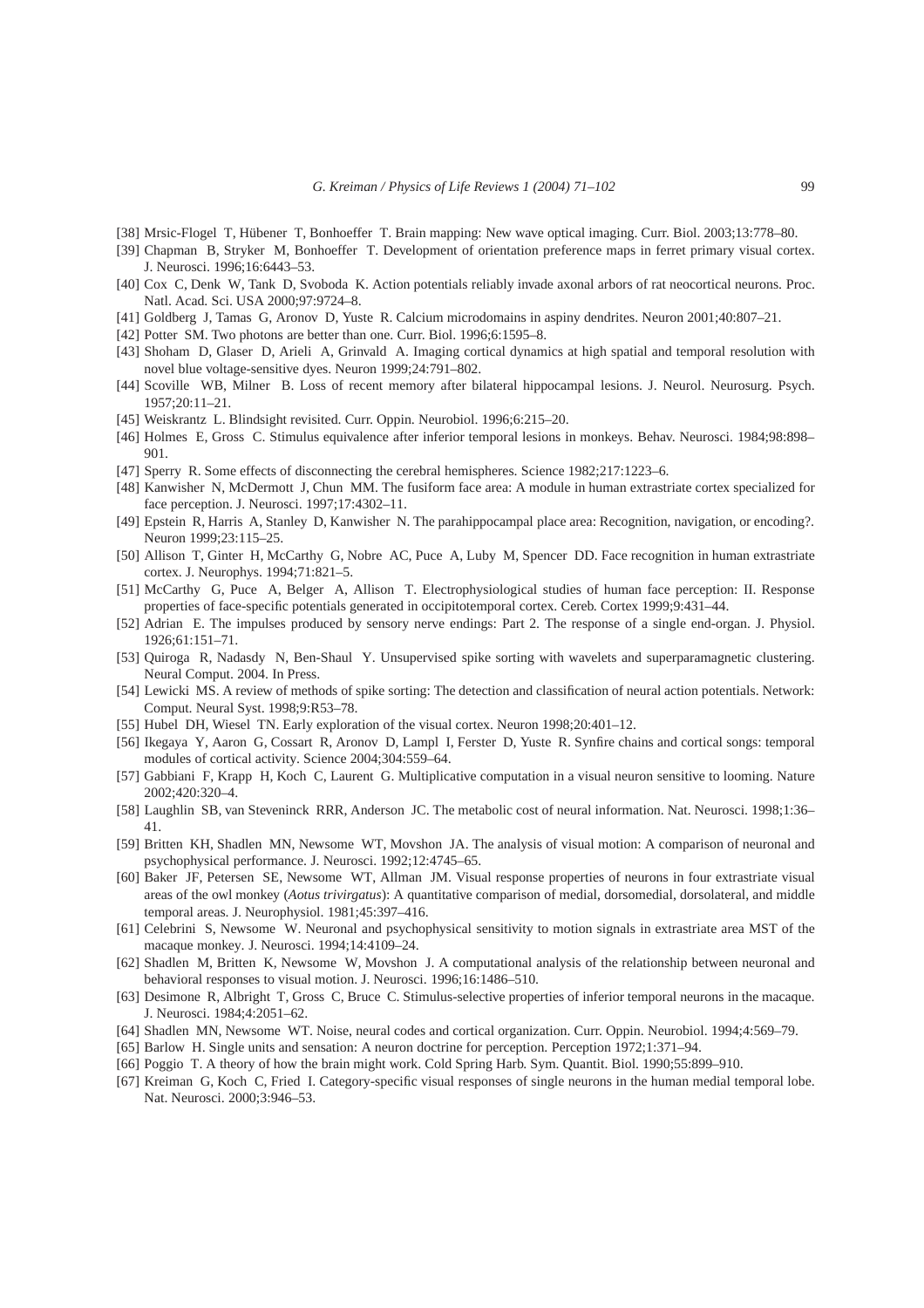- <span id="page-29-0"></span>[68] Kreiman G, Koch C, Fried I. Imagery neurons in the human brain. Nature 2000;408:357–61.
- [69] Kreiman G. On the Neuronal Activity in the Human Brain During Visual Recognition, Imagery and Binocular Rivalry, Ph. D. thesis. Pasadena: California Institute of Technology; 2002.
- [70] Kreiman G, Fried I, Koch C. Single neuron correlates of subjective vision in the human medial temporal lobe. Proc. Natl. Acad. Sci. USA 2002;99:8378–83.
- [71] Perez-Orive J, Mazor O, Turner GC, Cassenaer S, Wilson RI, Laurent G. Oscillations and sparsening of odor representations in the mushroom body. Science 2002;297:359–65.
- [72] Hahnloser RH, Kozhevnikov AA, Fee MS. An ultra-sparse code underlies the generation of neural sequences in a songbird. Nature 2002;419:65–70.
- [73] Gross C. Genealogy of the "Grandmother Cell". The Neuroscientist 2002;8:512–8.
- [74] vanRullen R, Thorpe S. Surfing a spike wave down the ventral stream. Vis. Res. 2002;42:2593–615.
- [75] Konishi M. Deciphering the brain's codes. Neural Comput. 1991;3:1–18.
- [76] Konishi M. Coding of auditory space. Annu. Rev. Neurosci. 2003;26:31–55.
- [77] Pena J, Konishi M. Auditory spatial receptive fields created by multiplication. Science 2001;292:249–52.
- [78] Heiligenberg W. Neural Nets in Electric Fish. Cambridge, MA: MIT Press; 1991.
- [79] Carr C, Heiligenberg W, Rose G. A time comparison circuit in the electric fish midbrain. I. Behavior and physiology. J. Neurosci. 1986;6:107–10.
- [80] Brivanlou I, Warland D, Meister M. Mechanisms of concerted firing among retinal ganglion cells. Neuron 1998;20:527– 39.
- [81] Marsalek P, Koch C, Maunsell J. On the relationship between synaptic input and spike output jitter in individual neurons. Proc. Natl. Acad. Sci. USA 1997;94:735–40.
- [82] Koch C, Rapp M, Segev I. A brief history of time constants. Cereb. Cortex 1996;6:93–101.
- [83] Reinagel P. How do visual neurons respond in the real world?. Curr. Oppin. Neurobiol. 2001;11:427–42.
- [84] Stanley G, Li F, Dan Y. Reconstruction of natural scenes from ensemble responses in the lateral geniculate nucleus. J. Neurosci. 1999;19:8036–42.
- [85] Warzecha AK, Egelhaaf M. Variability in spike trains during constant and dynamic stimulation. Science 1999;283:1927– 30.
- [86] van Steveninck R, Lewen GD, Strong SP, Koberle R, Bialek W. Reproducibility and variability in neural spike trains. Science 1997;275:1805–8.
- [87] Wessel R, Koch C, Gabbiani F. Coding of time-varying electric field amplitude modulations in a wave-type electric fish. J. Neurophys. 1996;75:2280–93.
- [88] Gabbiani F, Metzner W, Wessel R, Koch C. From stimulus encoding to feature extraction in weakly electric fish. Nature 1996;384:564–7.
- [89] Georgopoulos A, Schwartz A, Kettner R. Neuronal population coding of movement direction. Science 1986;233:1416– 9.
- [90] Rolls ET, Treves A, Tovee MJ. The representational capacity of the distributed encoding of information provided by populations of neurons in primate temporal visual cortex. Exp. Brain Res. 1997;114:149–62.
- [91] Mehring C, Rickert J, Vaadia E, Cardosa de Oliveira S, Aertsen A, Rotter S. Inference of hand movements from local field potentials in monkey motor cortex. Nat. Neurosci. 2003;6:1253–4.
- [92] Pouget A, Dayan P, Zemel R. Inference and computation with population codes. Annu. Rev. Neurosci. 2003;26:381– 410.
- [93] Nirenberg S, Carcieri S, Jacobs A, Latham P. Retinal ganglion cells act largely as independent encoders. Nature 2001;411:698–701.
- [94] Krahe R, Kreiman G, Gabbiani F, Koch C, Metzner W. Stimulus encoding and feature extraction by multiple pyramidal cells in the hindbrain of weakly electric fish. J. Neurosci. 2002;22:2374–82.
- [95] Zohary E, Shadlen MN, Newsome WT. Correlated neuronal discharge rate and its implications for psychophysical performance. Nature 1994;370:140–3.
- [96] Reich D, Mechler F, Victor J. Independent and redundant information in nearby cortical neurons. Science 2001;294:2566–8.
- [97] Fries P, Roelfsema PR, Engel AK, Konig P, Singer W. Synchronization of oscillatory responses in visual cortex correlates with perception in interocular rivalry. Proc. Natl. Acad. Sci. USA 1997;94:12699–704.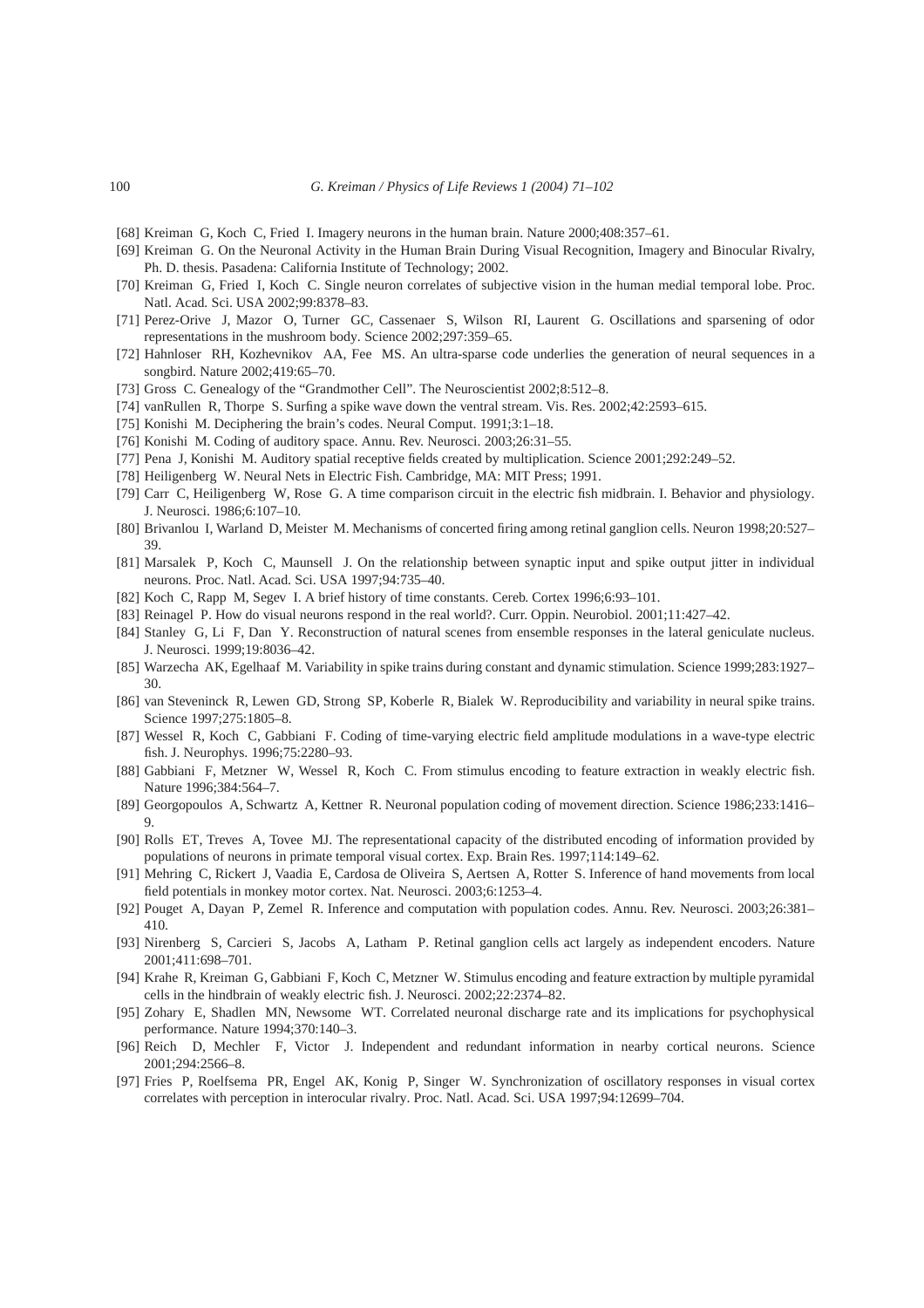- <span id="page-30-0"></span>[98] Engel A, Konig P, Singer W. Direct physiological evidence for scene segmentation by temporal coding. Proc. Natl. Acad. Sci. USA 1991;88:9136–40.
- [99] Riesenhuber M, Poggio T. Are cortical models really bound by the "binding problem"?. Neuron 1999;24:87–93.
- [100] Shadlen M, Movshon J. Synchrony unbound: A critical evaluation of the temporal binding hypothesis. Neuron 1999;24:67–77.
- [101] Steinmetz P, Roy A, Fitzgerald P, Hsiao S, Johnson K, Niebur E. Attention modulates synchronized neuronal firing in primate somatosensory cortex. Nature 2000;404:187–90.
- [102] Alonso J, Usrey W, Reid R. Precisely correlated firing in cells of the lateral geniculate nucleus. Nature 1996;383:815–9.
- [103] Stopfer M, Bhagavan S, Smith BH, Laurent G. Impaired odour discrimination on desynchronization of odour-encoding neural assemblies. Nature 1997;390:70–4.
- [104] Allen C, Stevens CF. An evaluation of causes for unreliability of synaptic transmission. Proc. Natl. Acad. Sci. USA 1994;91:10380–3.
- [105] Snider RK, Kabara JF, Roig BR, Bonds AB. Burst firing and modulation of functional connectivity in cat striate cortex. J. Neurophysiol. 1998;80:730–44.
- [106] Gabbiani F, Krahe R. Burst firing in sensory systems. Nat. Rev. Neurosci. 2004;5:13–24.
- [107] Csicsvari J, Hirase H, Czurko A, Buzsaki G. Reliability and state dependence of pyramidal cell-interneuron synapses in the hippocampus: An ensemble approach in the behaving rat. Neuron 1998;21:179–89.
- [108] Lisman J. Bursts as a unit of neural information: Making unreliable synapses reliable. Trends Neurosci. 1997;20:38–43.
- [109] Martinez-Conde S, Macknik SL, Hubel DH. Microsaccadic eye movements and firing of single cells in the striate cortex of macaque monkeys. Nat. Neurosci. 2000;3:251–8.
- [110] Reinagel P, Godwin D, Sherman S, Koch C. Encoding of visual information by LGN bursts. J. Neurophys. 1999;81:2558–69.
- [111] Leinekugel X, Khazipov R, Cannon R, Hirase H, Ben-Ari Y, Buzsaki G. Correlated bursts of activity in the neonatal hippocampus in vivo. Science 2002;296:2049–52.
- [112] Hodgkin AL, Huxley AF. A quantitative description of membrane current and its application to conduction and excitation in nerve. J. Physiol. 1952;117:500–44.
- [113] Softky W, Koch C. The highly irregular firing of cortical-cells is inconsistent with temporal integration of random EPSPs. J. Neurosci. 1993;13:334–50.
- [114] Stevens CF, Zador AM. Input synchrony and the irregular firing of cortical neurons. Nat. Neurosci. 1998;1:210–7.
- [115] Koch C, Segev I. The role of single neurons in information processing. Nat. Neurosci. 2000;3:1171–7. (Supplement).
- [116] Poggio T, Torre V, Koch C. Computational vision and regularization theory. Nature 1985;317:314–9.
- [117] Markram H, Lubke J, Frotscher M, Sakmann B. Regulation of synaptic efficacy by coincidence of post-synaptic APs and EPSPs. Science 1997;275:213–5.
- [118] Magee J, Johnston D. A synaptically controlled associative signal for Hebbian plasticity in hippocampus. Science 1997;257:209–13.
- [119] Bi GQ, Poo MM. Synaptic modifications in cultured hippocampal neurons: Dependence on spike timing, synaptic strength, and post-synaptic cell type. J. Neurosci. 1998;18:10464–72.
- [120] Kaas J. Topographic maps are fundamental to sensory processing. Brain Res. Bull. 1997;44:107–12.
- [121] Kamitani Y, Shimojo S. Manifestation of scotomas created by transcranial magnetic stimulation of human visual cortex. Nat. Neurosci. 1999;2:767–71.
- [122] Pascual-Leone A, Walsh V, Rothwell J. Transcranial magnetic stimulation in cognitive neuroscience—virtual lesion, chronometry, and functional connectivity. Curr. Oppin. Neurobiol. 2000;10:232–7.
- [123] Penfield W, Perot P. The brain's record of auditory and visual experience: A final summary and discussion. Brain 1963;86:595–696.
- [124] Libet B. Brain stimulation in the study of neuronal functions for conscious sensory experiences. Hum. Neurobiol. 1982;1:235–42.
- [125] Fried I, Mateer C, Ojemann G, Wohns R, Fedio P. Organization of visuospatial functions in human cortex. Brain 1982;105:349–71.
- [126] Fried I, Wilson C, MacDonald K, Behnke E. Electric current stimulates laughter. Nature 1998;391:650.
- [127] Salzman CD, Murasugi CM, Britten KH, Newsome WT. Microsimulation in visual area MT: Effects on direction discrimination performance. J. Neurosci. 1992;12:2331–55.
- [128] Rees G, Kreiman G, Koch C. Neural correlates of consciousness in humans. Nature Rev. Neurosci. 2002;3:261–70.